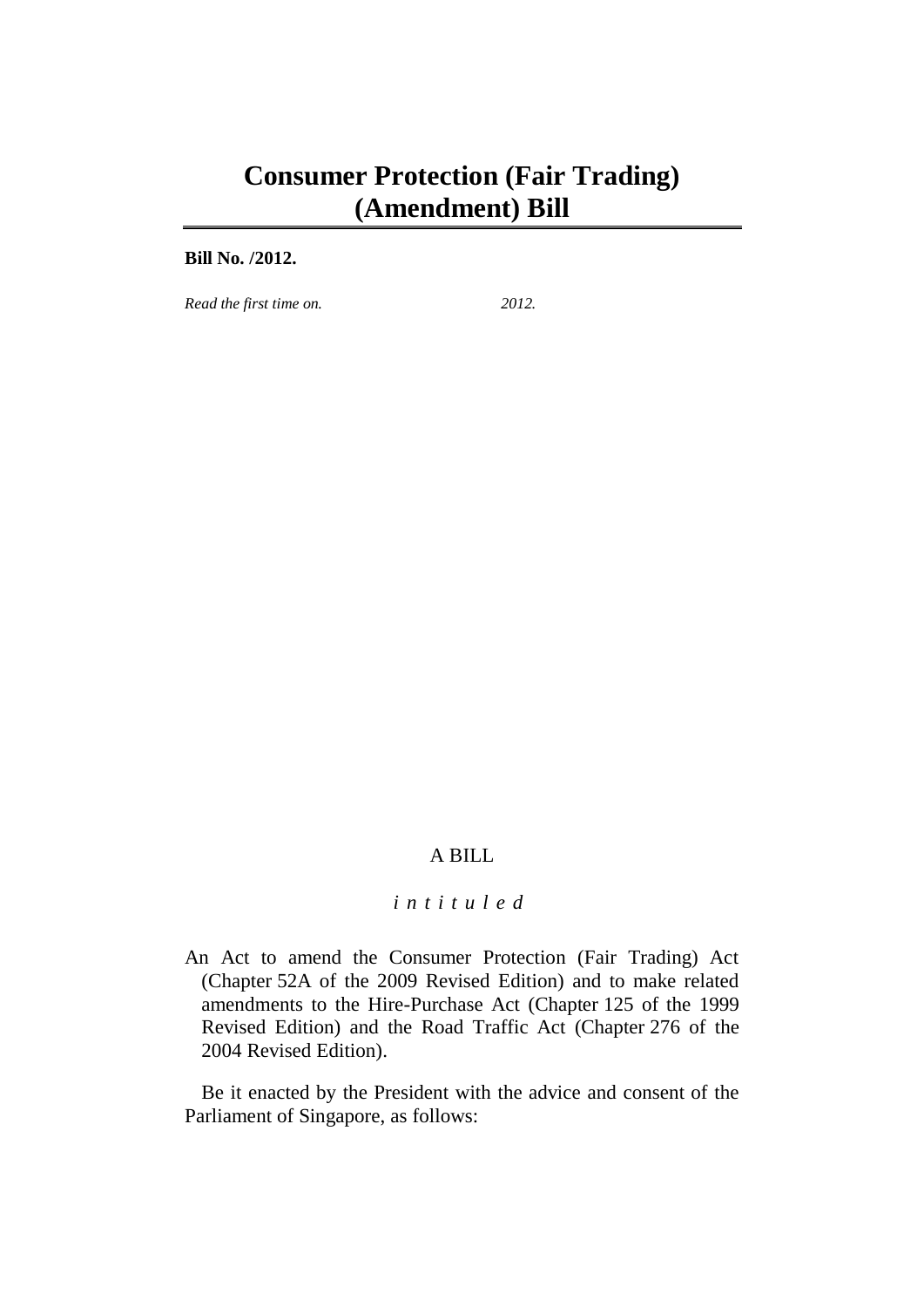#### **Short title and commencement**

**1.** This Act may be cited as the Consumer Protection (Fair Trading) (Amendment) Act 2012 and shall come into operation on such date as the Minister may, by notification in the *Gazette*, <sup>5</sup> appoint.

## **Amendment of long title**

**2.** The long title to the Consumer Protection (Fair Trading) Act (referred to in this Act as the principal Act) is amended by inserting, immediately after the word "practices", the words "and to give <sup>10</sup> consumers additional rights in respect of goods that do not conform to contract,".

**New Part I heading**

**3.** The principal Act is amended by inserting, immediately before section 1, the following Part heading:

## $^{15}$  "PART I"

## PRELIMINARY".

#### **New Part II heading**

**4.** The principal Act is amended by inserting, immediately before section 3, the following Part heading:

## <sup>20</sup> "PART II

#### UNFAIR PRACTICES".

## **Amendment of section 3**

**5.** Section 3 of the principal Act is amended —

- (*a*) by deleting the word "Act" and substituting the word <sup>25</sup> "Part"; and
	- - (*b*) by deleting the word "Act" in the section heading and substituting the word "Part".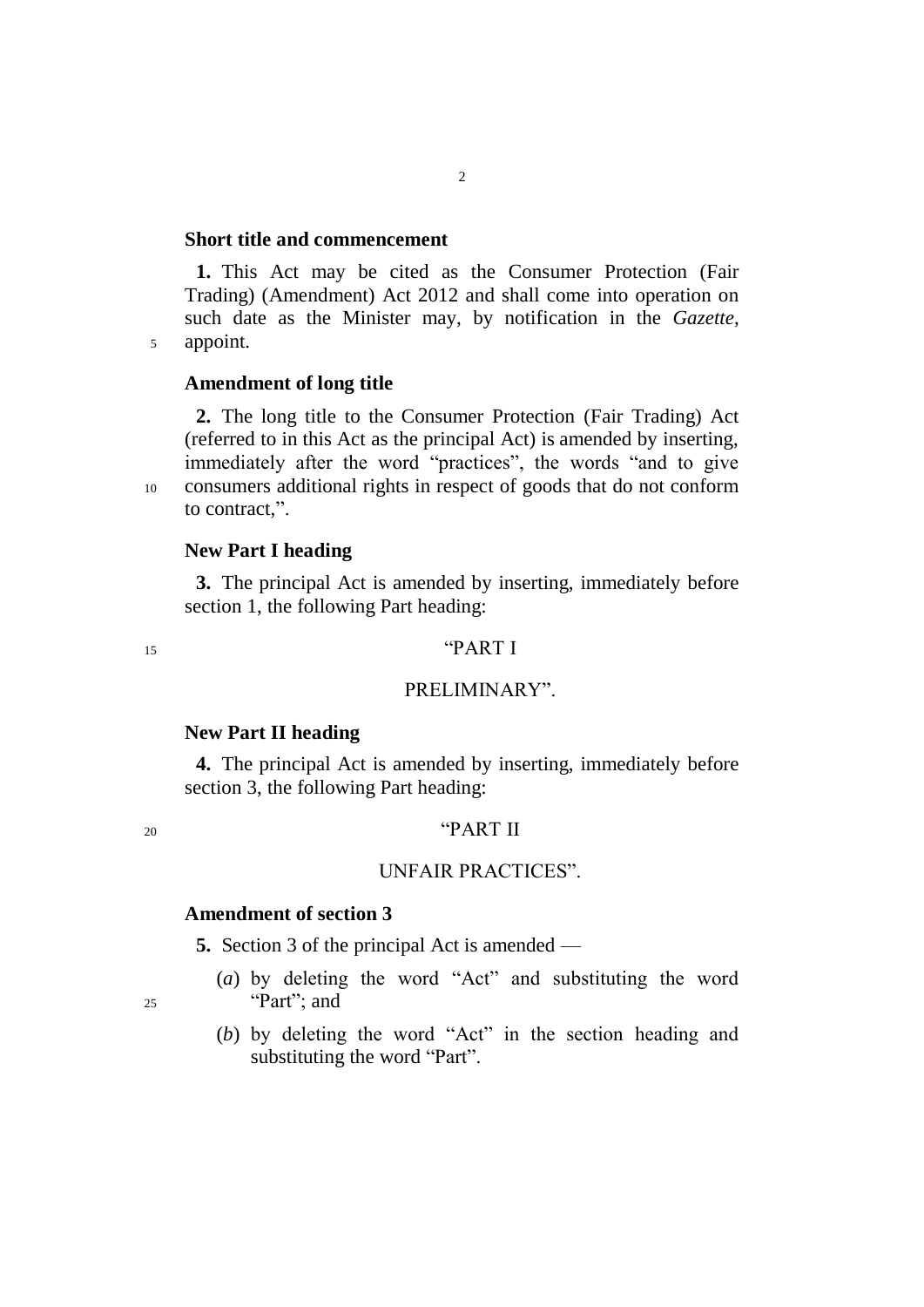## **New Part III**

**6.** The principal Act is amended by inserting, immediately after section 12, the following Part:

3

## "PART III

## <sup>5</sup> ADDITIONAL CONSUMER RIGHTS IN RESPECT OF NON-CONFORMING GOODS

#### **Interpretation of this Part**

**12A.**—(1) In this Part, unless the context otherwise requires —

<sup>10</sup> "applicable contract" means —

- (*a*) a contract of sale of goods;
- (*b*) a contract for the transfer of goods; or
- (*c*) a hire-purchase agreement;

"contract for the transfer of goods" has the same meaning 15 as in the Supply of Goods Act (Cap. 394);

- "contract of sale of goods" has the same meaning as in the Sale of Goods Act (Cap. 393);
- "delivery" has the same meaning as in the Sale of Goods Act;
- <sup>20</sup> "goods"
	- (*a*) in relation to a sale, has the same meaning as in the Sale of Goods Act; and
	- (*b*) in relation to any other transfer, has the same meaning as in the Supply of Goods Act;
- <sup>25</sup> "hire-purchase agreement" has the same meaning as in Part III of the Hire-Purchase Act (Cap. 125);

"repair" means, in cases where there is a lack of conformity in goods within the meaning of subsection (4), to bring the goods into conformity with the contract;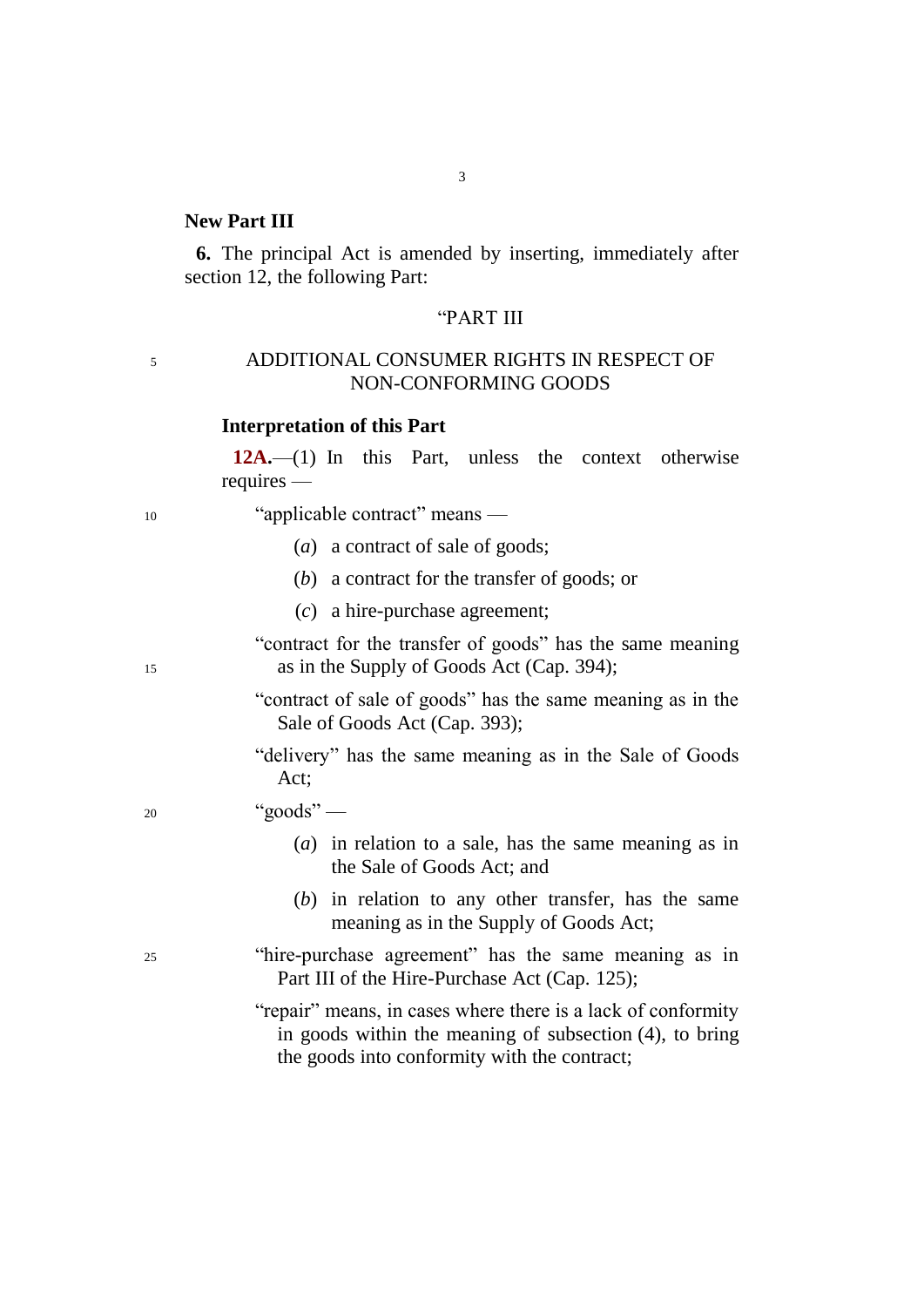"transferee" —

(*a*) in relation to a contract of sale of goods, means the buyer within the meaning of the Sale of Goods Act;

4

- <sup>5</sup> (*b*) in relation to a contract for the transfer of goods, has the same meaning as in the Supply of Goods Act; and
- (*c*) in relation to a hire-purchase agreement, means the hirer within the meaning of the Hire-Purchase <sup>10</sup> Act;

"transferor" —

- (*a*) in relation to a contract of sale of goods, means the seller within the meaning of the Sale of Goods Act;
- <sup>15</sup> (*b*) in relation to a contract for the transfer of goods, has the same meaning as in the Supply of Goods Act; and
- (*c*) in relation to a hire-purchase agreement, means the owner within the meaning of the <sup>20</sup> Hire-Purchase Act.

(2) References in this Part to dealing as consumer are to be construed in accordance with Part I of the Unfair Contract Terms Act (Cap. 396).

(3) For the purposes of this Part, it is for a transferor claiming <sup>25</sup> that the transferee does not deal as consumer to show that he does not.

(4) For the purposes of this Part, goods do not conform to  $-$ 

- (*a*) a contract of sale of goods if there is, in relation to the goods, a breach of an express term of the contract or a <sup>30</sup> term implied by section 13, 14 or 15 of the Sale of Goods Act;
	- (*b*) a contract for the supply or transfer of goods if there is, in relation to the goods, a breach of an express term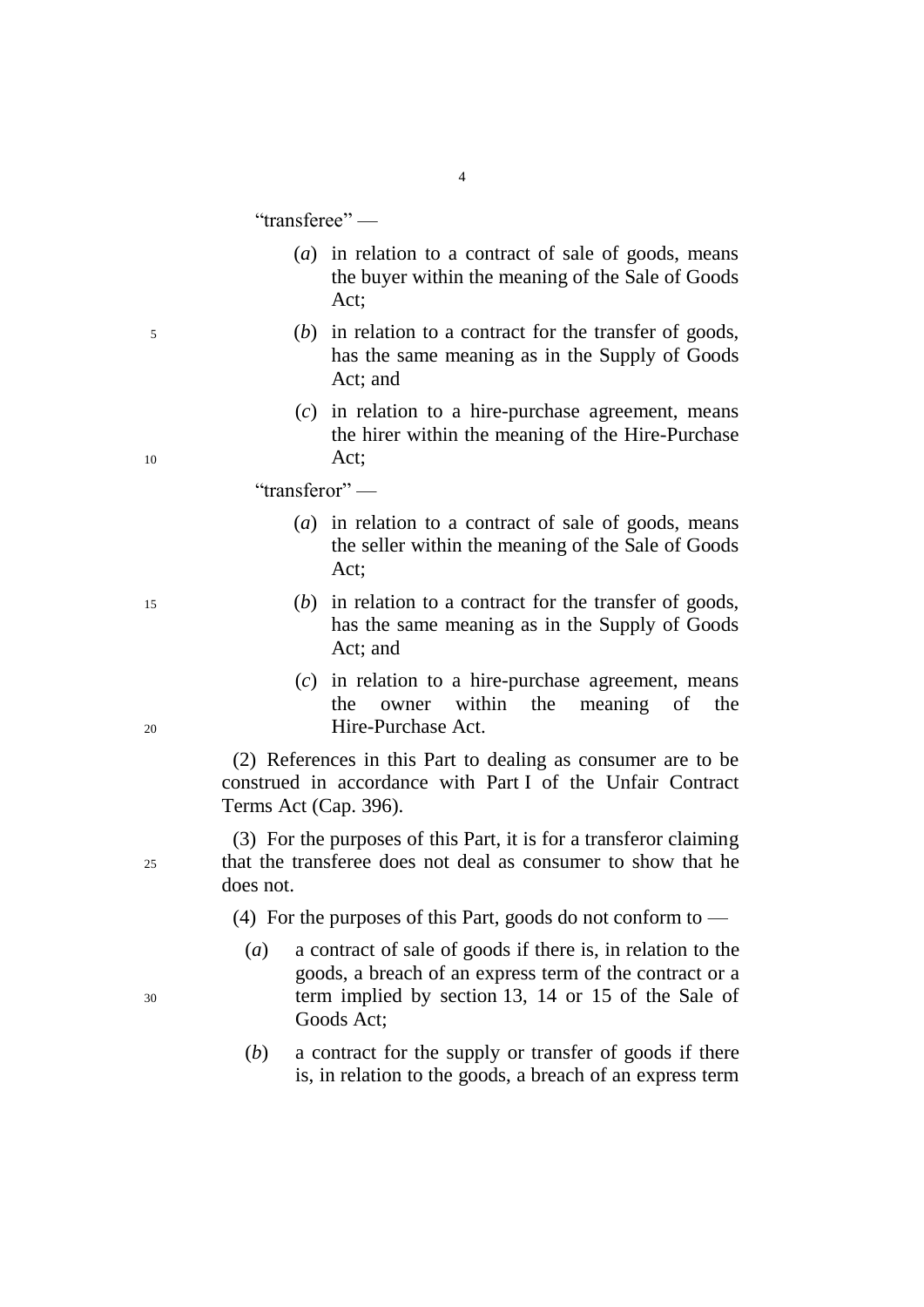of the contract or a term implied by section 3, 4 or 5 of the Supply of Goods Act; and

- (*c*) a hire-purchase agreement if there is, in relation to the goods, a breach of an express term of the contract or a <sup>5</sup> term implied by section 6A, 6B or 6C of the Hire-Purchase Act.
	- (5) The following provisions shall not apply to this Part:

5

(*a*) the definitions of "consumer" and "goods" in section 2(1):

<sup>10</sup> (*b*) section 2(2); and

(*c*) the provisions in Part IV.

## **Application of this Part**

**12B.**—(1) This Part applies if —

- (*a*) the transferee deals as consumer;
- <sup>15</sup> (*b*) the goods do not conform to the applicable contract at the time of delivery; and
	- (*c*) the contract was made on or after the date of commencement of section 6 of the Consumer Protection (Fair Trading) (Amendment) Act 2012.
- <sup>20</sup> (2) If this section applies, the transferee has the right
	- (*a*) under and in accordance with section 12C, to require the transferor to repair or replace the goods; or
	- (*b*) under and in accordance with section 12D —
- (i) to require the transferor to reduce the amount to <sup>25</sup> be paid for the transfer by the transferee by an appropriate amount; or
	- (ii) to rescind the contract with regard to the goods in question.

(3) For the purposes of subsection (1)(*b*), goods which do not <sup>30</sup> conform to the applicable contract at any time within the period of 6 months starting from the date on which the goods were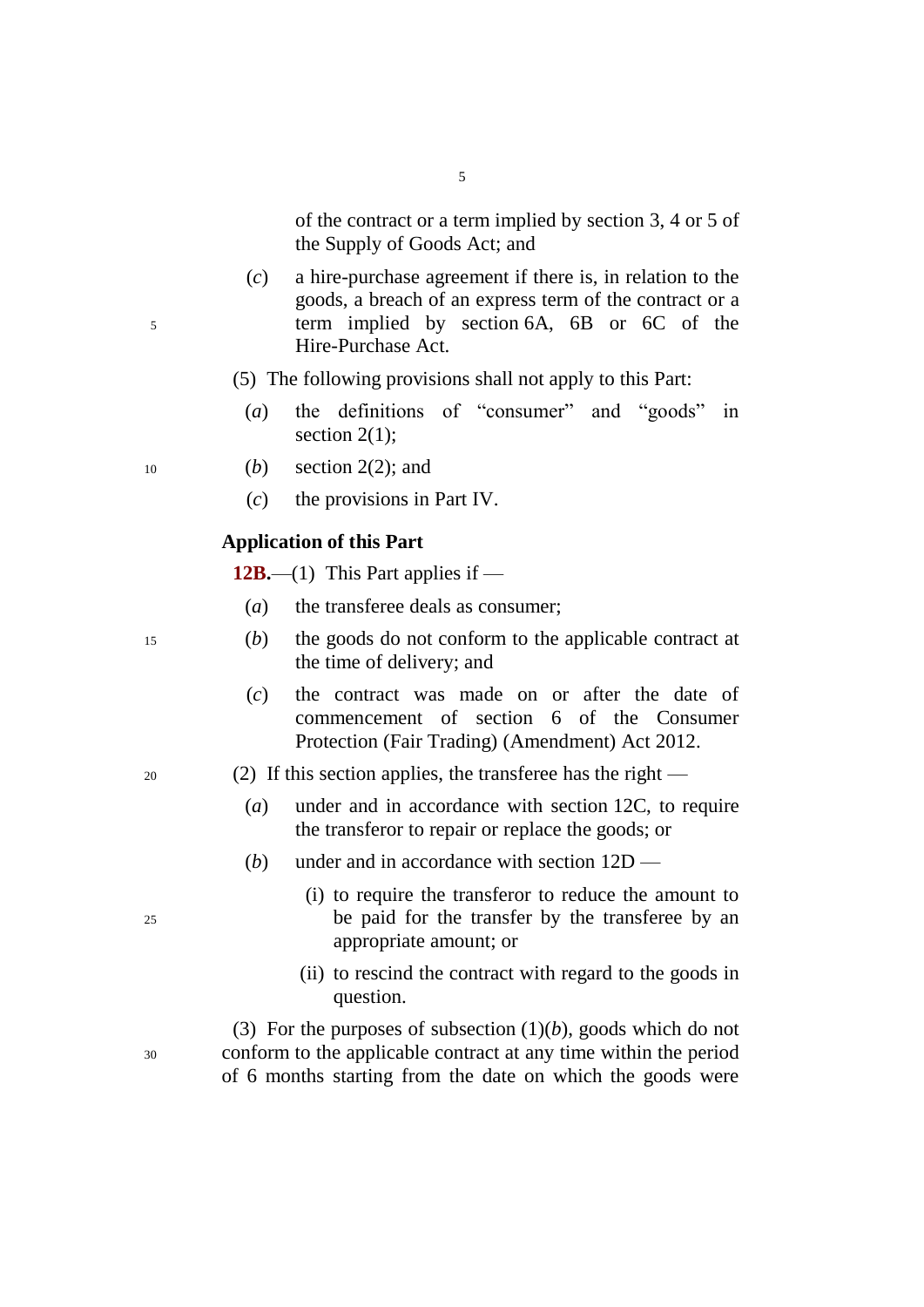delivered to the transferee must be taken not to have so conformed at that date.

(4) Subsection (3) does not apply if —

- (*a*) it is established that the goods did so conform at that <sup>5</sup> date; or
	- (*b*) its application is incompatible with the nature of the goods or the nature of the lack of conformity.

#### **Repair or replacement of goods**

**12C.**—(1) If section 12B applies, the transferee may require <sup>10</sup> the transferor —

- (*a*) to repair the goods; or
- (*b*) to replace the goods.

(2) If the transferee requires the transferor to repair or replace the goods, the transferor must —

<sup>15</sup> (*a*) repair or, as the case may be, replace the goods within a reasonable time and without causing significant inconvenience to the transferee; and

(*b*) bear any necessary costs incurred in doing so (including in particular the cost of any labour, <sup>20</sup> materials or postage).

> (3) The transferee must not require the transferor to repair or, as the case may be, replace the goods if that remedy is —

- (*a*) impossible;
- (*b*) disproportionate in comparison to the other of those <sup>25</sup> remedies; or
	- (*c*) disproportionate in comparison to an appropriate reduction in the amount to be paid for the transfer under paragraph (*a*), or rescission under paragraph (*b*), of section 12D(1).
- <sup>30</sup> (4) One remedy is disproportionate in comparison to the other if the one imposes costs on the transferor which, in comparison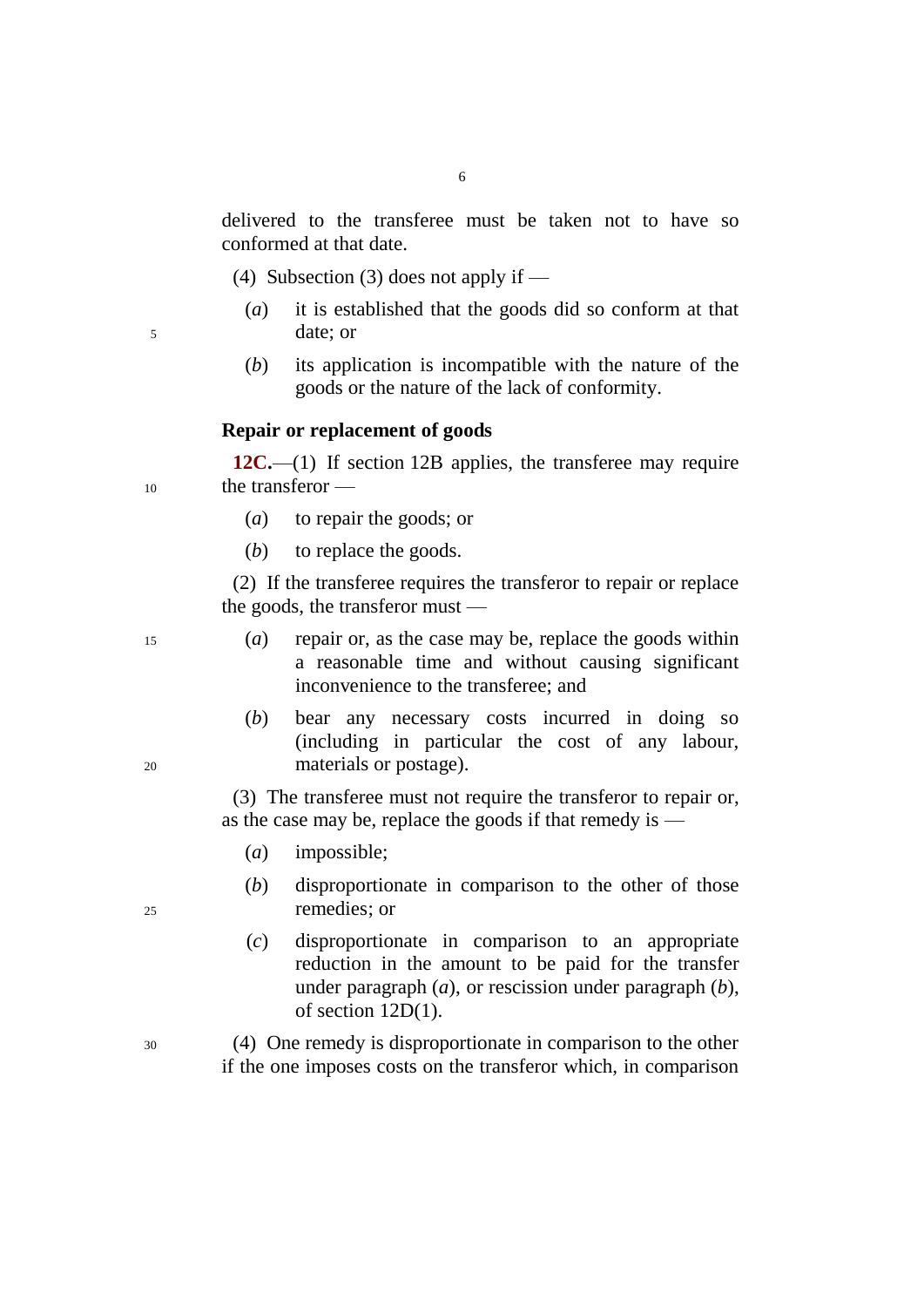7

to those imposed on him by the other, are unreasonable, taking into account —

- (*a*) the value which the goods would have if they conformed to the applicable contract;
- <sup>5</sup> (*b*) the significance of the lack of conformity to the applicable contract; and
	- (*c*) whether the other remedy could be effected without significant inconvenience to the transferee.

(5) Any question as to what is a reasonable time or significant <sup>10</sup> inconvenience is to be determined by reference to —

- (*a*) the nature of the goods; and
- (*b*) the purpose for which the goods were acquired.

## **Reduction in amount to be paid or rescission of contract**

**12D.**—(1) If section 12B applies, the transferee may —

- <sup>15</sup> (*a*) require the transferor to reduce the amount to be paid for the transfer of the goods in question to the transferee by an appropriate amount; or
	- (*b*) rescind the contract with regard to those goods,

if the condition in subsection (2) is satisfied.

- $20 \qquad (2)$  The condition is that
	- (*a*) by virtue of section 12C(3) the transferee may require neither repair nor replacement of the goods; or
- (*b*) the transferee has required the transferor to repair or replace the goods, but the transferor is in breach of the  $25$  requirement of section  $12C(2)(a)$  to do so within a reasonable time and without significant inconvenience to the transferee.

(3) For the purposes of this Part, if the transferee rescinds the contract, any reimbursement to the transferee may be reduced <sup>30</sup> to take account of the use he has had of the goods since they were delivered to him.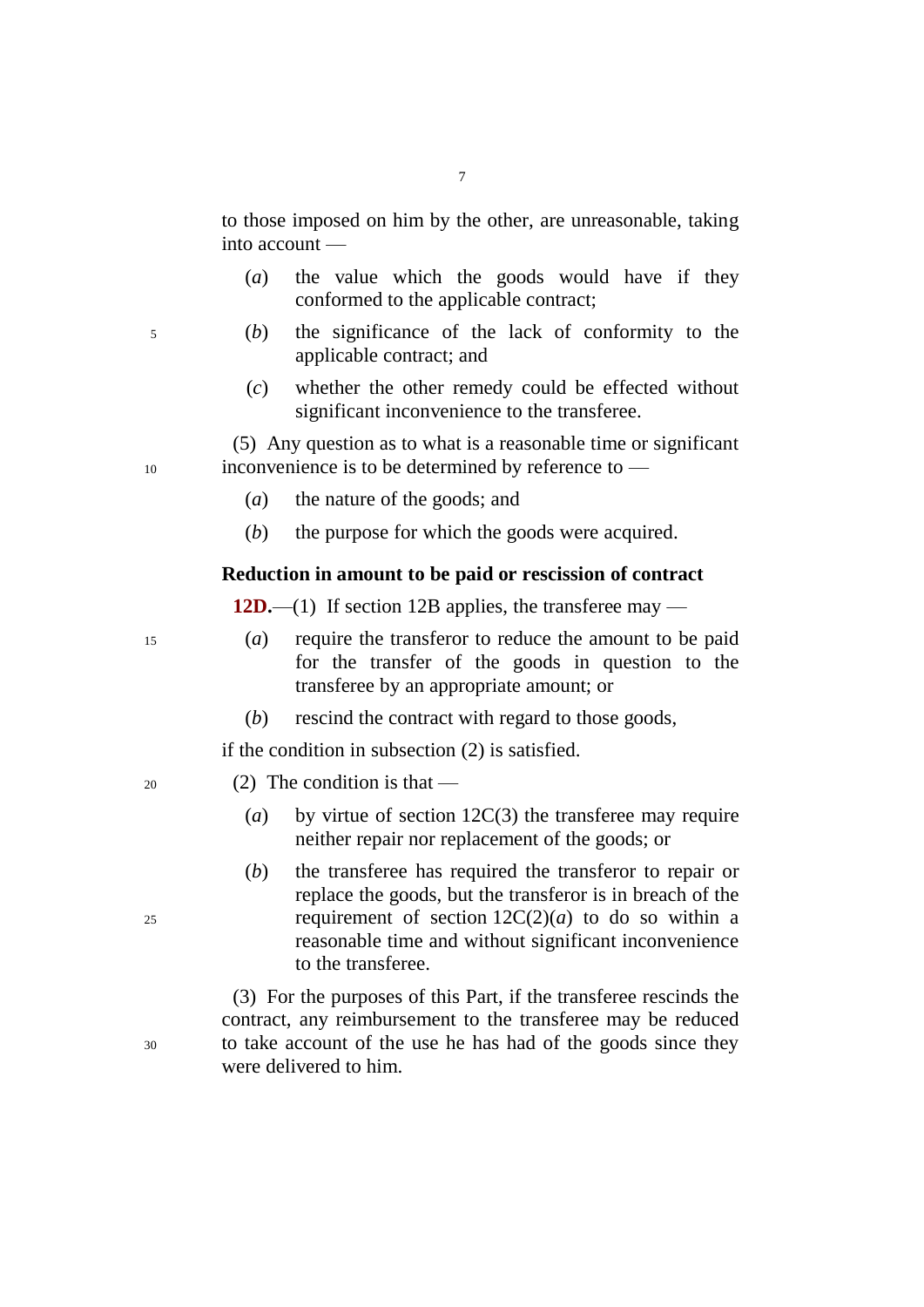#### **Relation to other remedies, etc.**

**12E.**—(1) If the transferee requires the transferor to repair or replace the goods, the transferee must not act under subsection (2) until he has given the transferor a reasonable <sup>5</sup> time in which to repair or replace (as the case may be) the goods.

(2) The transferee acts under this subsection if  $-$ 

- (*a*) he rejects the goods and terminates the contract for breach of condition; or
- <sup>10</sup> (*b*) he requires the goods to be replaced or repaired (as the case may be).

### **Powers of court**

**12F.**—(1) In any proceedings in which a remedy is sought under this Part, the court may, in addition to any other power it <sup>15</sup> has, act under this section.

> (2) On the application of the transferee, the court may make an order requiring specific performance by the transferor of any obligation imposed on him by virtue of section 12C.

(3) Subsection (4) applies if  $-$ 

- <sup>20</sup> (*a*) the transferee requires the transferor to give effect to a remedy under section 12C or 12D or has claims to rescind under section 12D; but
	- (*b*) the court decides that another remedy under section 12C or 12D is appropriate.
- <sup>25</sup> (4) The court may proceed
	- (*a*) as if the transferee had required the transferor to give effect to the other remedy; or
- (*b*) if the other remedy is rescission under section 12D, as if the transferee had claimed to rescind the contract <sup>30</sup> under that section.

(5) If the transferee has claimed to rescind the contract, the court may order that any reimbursement to the transferee is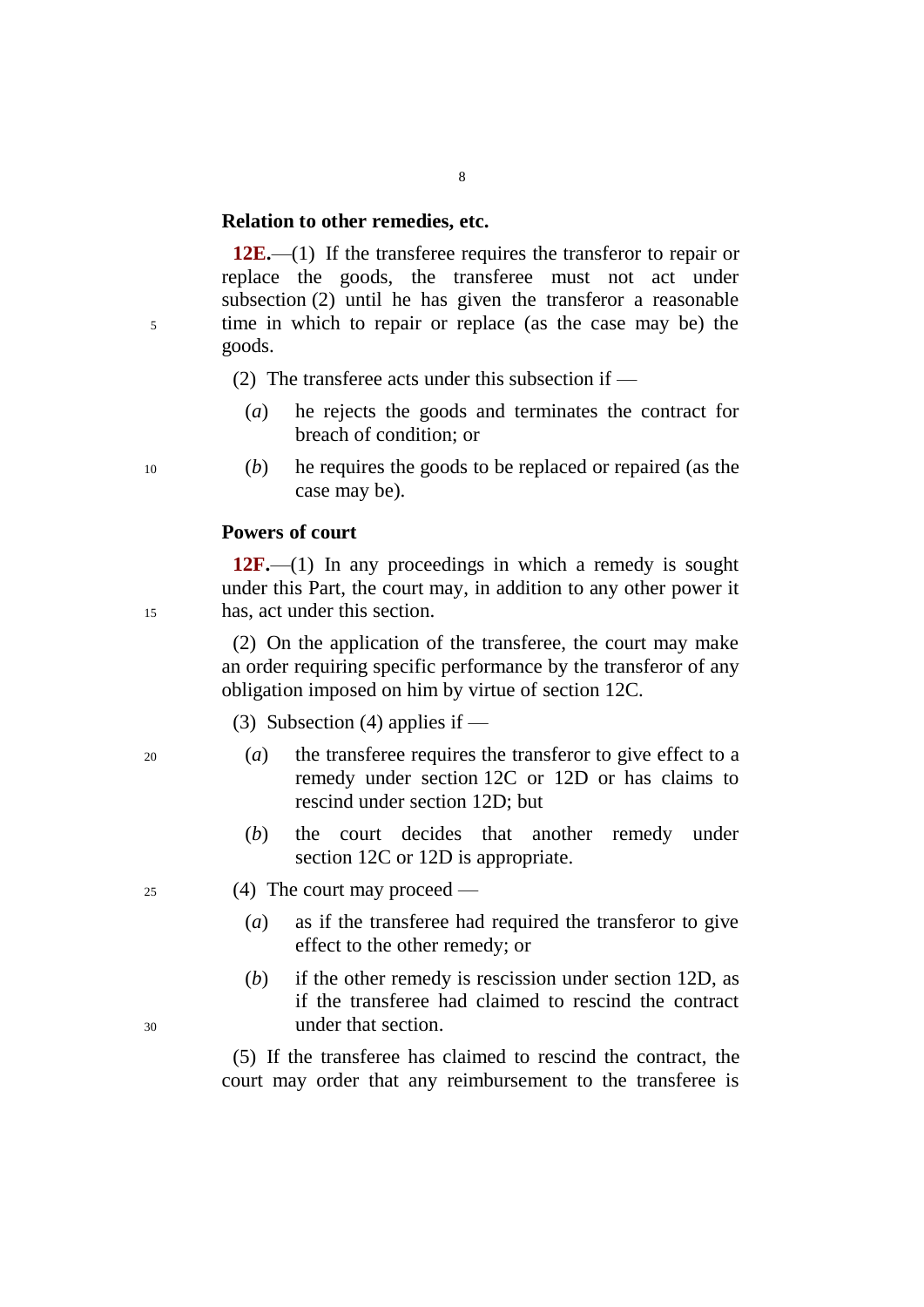reduced to take account of the use he has had of the goods since they were delivered to him.

(6) The court may make an order under this section unconditionally or on such terms and conditions as to damages, <sup>5</sup> payment for the goods and otherwise as it thinks just.

> (7) Subject to its jurisdiction under section 5 of the Small Claims Tribunals Act (Cap. 308), a Small Claims Tribunal may, in addition to its powers under that Act, act under this section.".

## <sup>10</sup> **New Part IV heading**

**7.** The principal Act is amended by inserting, immediately before section 13, the following Part heading:

## "PART IV

## GENERAL".

## <sup>15</sup> **Amendment of First Schedule**

**8.** The First Schedule to the principal Act is amended by deleting the Schedule heading and substituting the following Schedule heading:

## "EXCLUDED TRANSACTIONS IN RELATION TO <sup>20</sup> CONSUMER TRANSACTIONS".

## **Related amendments to Hire-Purchase Act**

**9.** The provisions of the Hire-Purchase Act (Cap. 125) specified in the first column of the First Schedule are amended in the manner set out in the second column thereof.

## <sup>25</sup> **Related amendments to Road Traffic Act**

**10.** The provisions of the Road Traffic Act (Cap. 276) specified in the first column of the Second Schedule are amended in the manner set out in the second column thereof.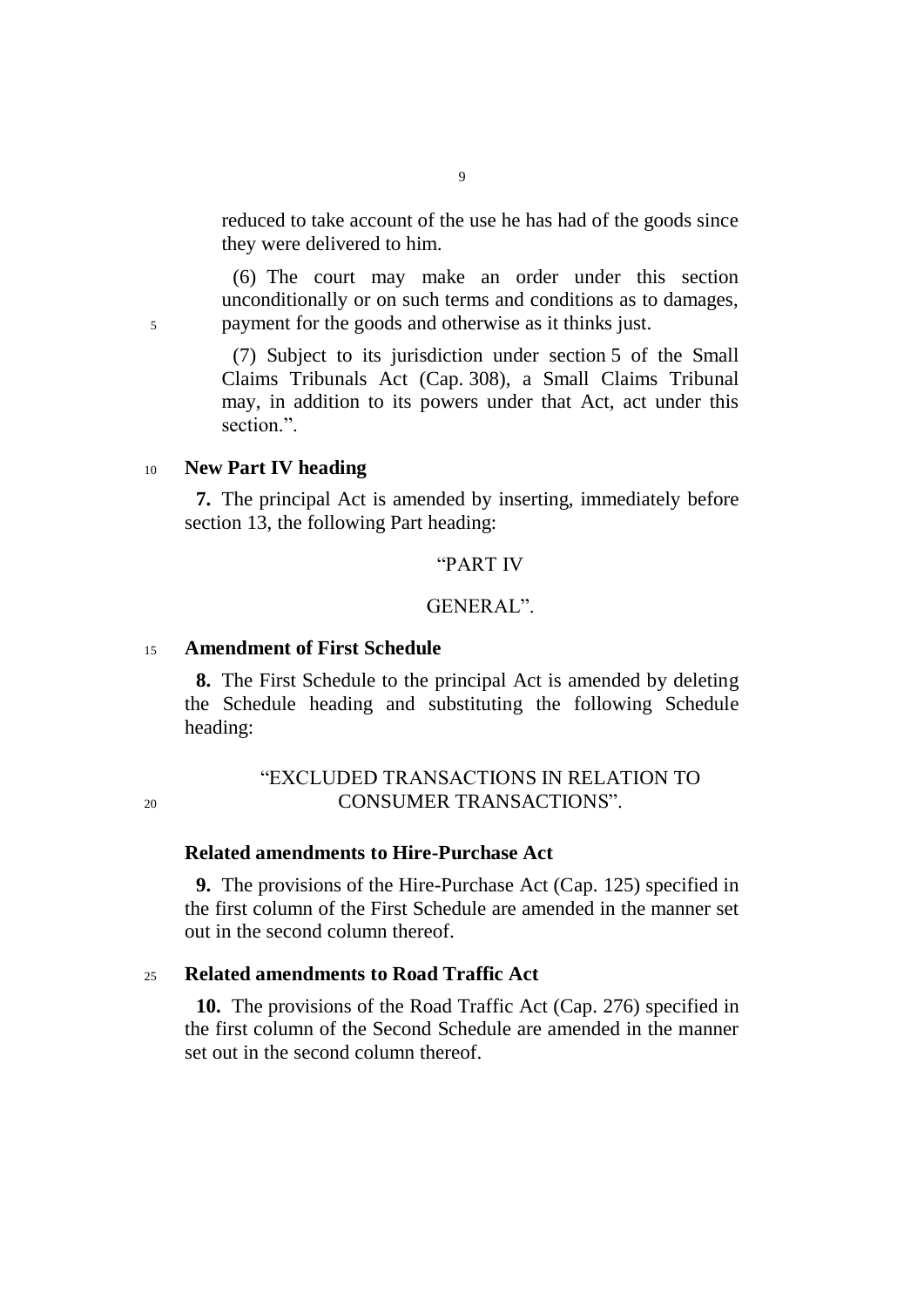## FIRST SCHEDULE

Section 9

#### RELATED AMENDMENTS TO HIRE-PURCHASE ACT

|    | First column   | Second column                                                                                                                                                                                                                                                                         |  |  |
|----|----------------|---------------------------------------------------------------------------------------------------------------------------------------------------------------------------------------------------------------------------------------------------------------------------------------|--|--|
| 1. | Section 1      | Delete subsection $(2)$ and substitute the following<br>subsections:                                                                                                                                                                                                                  |  |  |
|    |                | "(2) This Act shall apply to hire-purchase<br>agreements or conditional sale agreements<br>made on or after the date of commencement of<br>section 9 of the Consumer Protection (Fair<br>Trading) (Amendment) Act 2012.                                                               |  |  |
|    |                | (2A) In the case of agreements made before<br>the date of commencement of section 9 of the<br>Protection (Fair<br>Trading)<br>Consumer<br>(Amendment) Act 2012, this Act shall<br>continue to apply as if that section had not<br>been enacted.".                                     |  |  |
| 2. | Section $2(1)$ | Insert, immediately after the definition of<br>(i)<br>"certificate of entitlement", the following<br>definition:                                                                                                                                                                      |  |  |
|    |                | "conditional sale agreement" means an<br>agreement for the sale of goods under<br>which the purchase price or part of it<br>is payable by instalments, and the<br>property in the goods is to remain in<br>the owner (notwithstanding that the<br>hirer is to be in possession of the |  |  |

- goods) until such conditions as to the payment of instalments or otherwise as may be specified in that agreement are fulfilled;".
- (ii) Insert, immediately after the words "hire-purchase agreement", wherever they appear, in the definition of "dealer", the words "or a conditional sale agreement".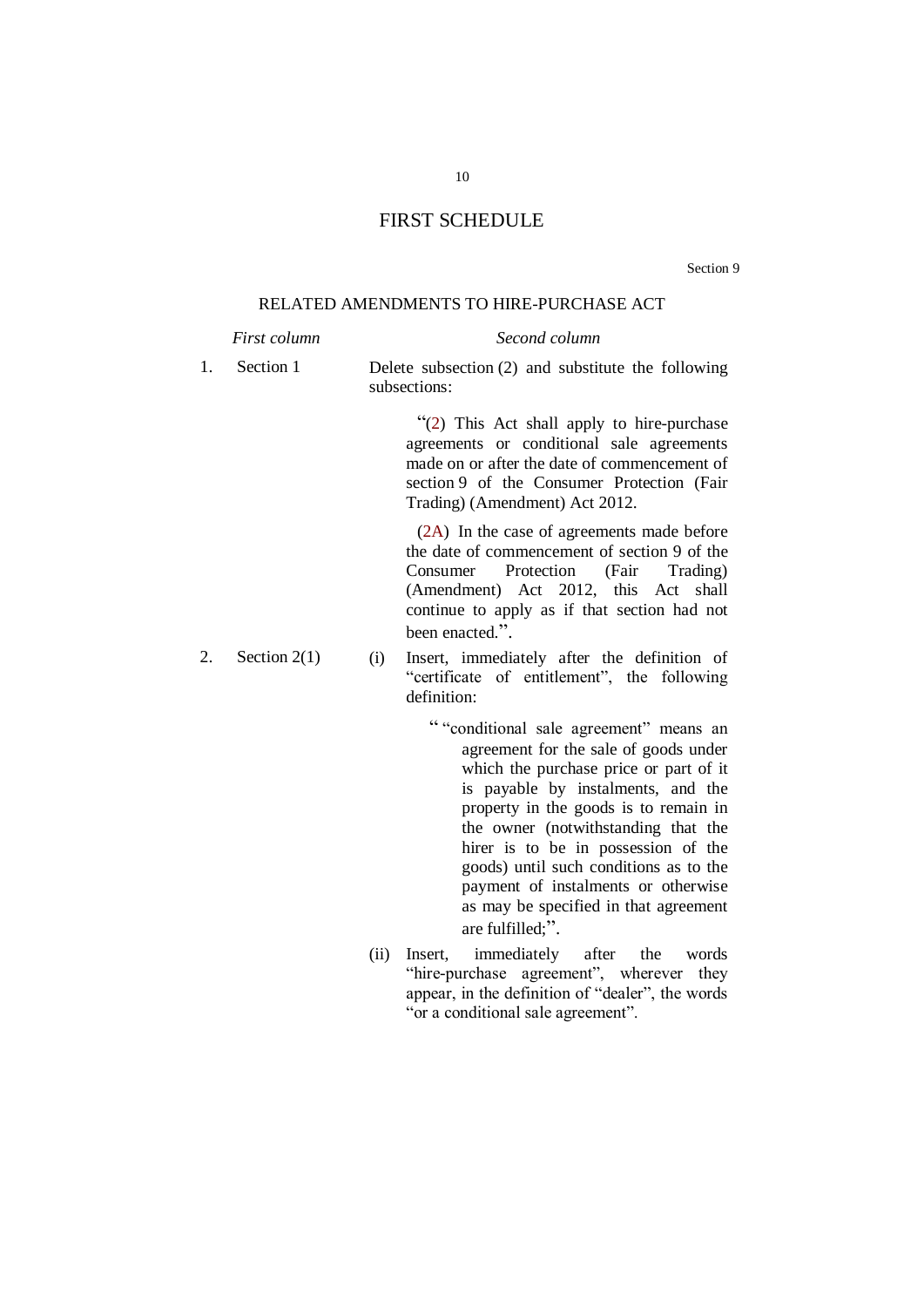- (iii) Insert, immediately after the words "hire-purchase agreement" in the definition of "guarantor", the words "or a conditional sale agreement".
- (iv) Delete the definitions of "hire-purchase agreement" and "hire-purchase price" and substitute the following definition:
	- " "hire-purchase agreement" means an agreement, other than a conditional sale agreement, under which —
		- (*a*) goods are bailed in return for periodical payments to the hirer; and
		- (*b*) the property in the goods will pass to the hirer if the terms of the agreement are complied with and one or more of the following occurs:
			- (i) the exercise of an option to purchase by the hirer;
			- (ii) the doing of any other specified act by any party to the agreement;
			- (iii) the happening of any other specified event;".
- (v) Insert, immediately after the words "hire-purchase agreement" in the definition of "hirer", the words "or a conditional sale agreement".
- (vi) Delete the definition of "owner" and substitute the following definitions: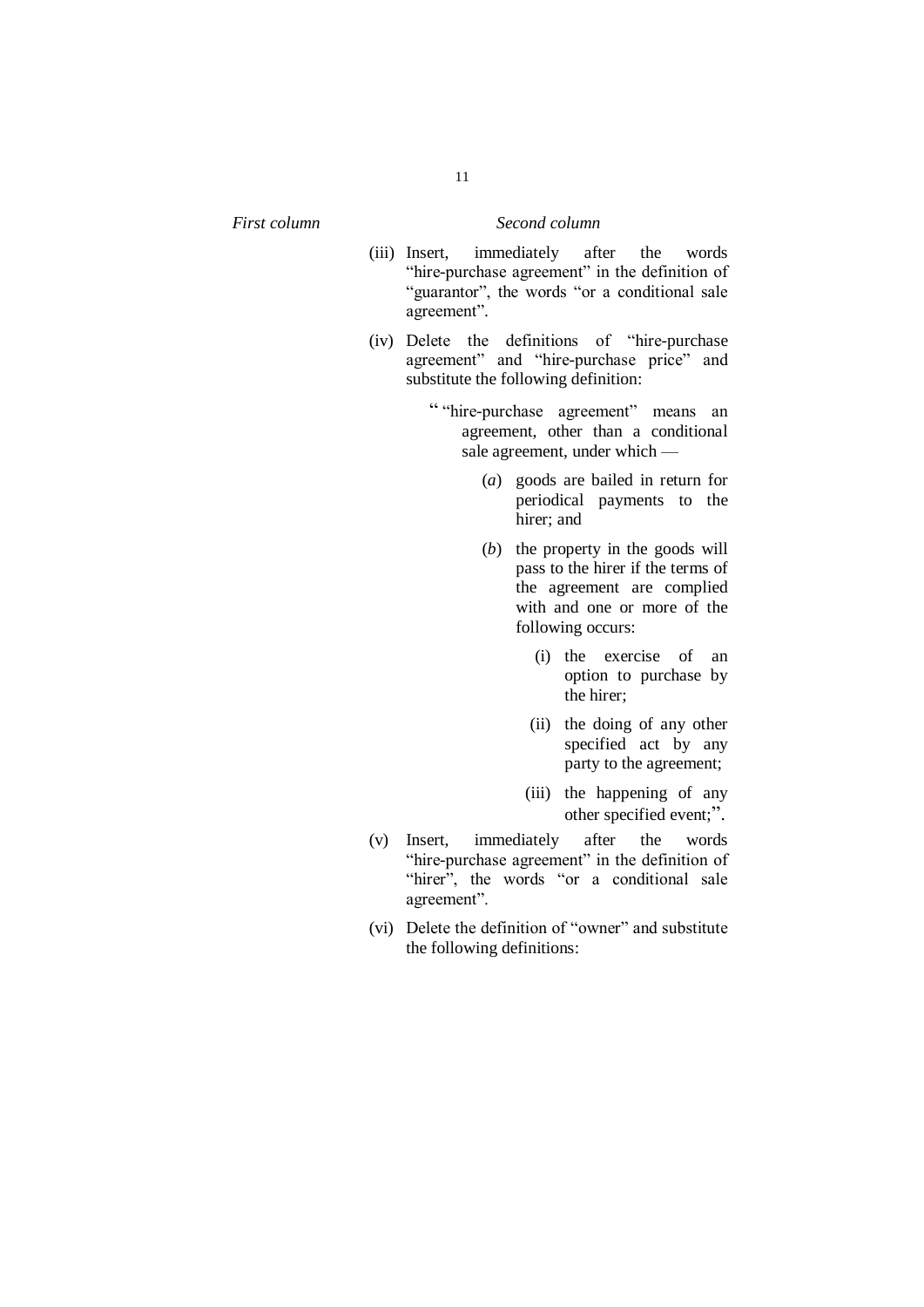- " "owner" means a person by whom goods are bailed to a hirer under a hire-purchase agreement or a conditional sale agreement and includes a person whom the owner's rights or liabilities under the agreement have passed by assignment or by operation of law;
	- "purchase price" means the total sum payable by the hirer under a hire-purchase agreement or a conditional sale agreement in order to complete the purchase of goods to which the agreement relates, exclusive of any sum payable as a penalty or as compensation or damages for a breach of the agreement;
- "regulated agreement" means a hire-purchase agreement or a conditional sale agreement which relates to the goods specified in the First Schedule, but does not include any agreement in which the hirer is engaged in the trade or business of selling goods of the same nature or description as the goods comprised in the agreement;".
- (vii) Insert, immediately after the words "hire-purchase agreement" in the definition of "vehicle registration fees", the words "or a conditional sale agreement".
- 3. Section 2(2) Delete the words "hire-purchase price" wherever they appear and substitute in each case the words "purchase price".
- 4. Section 2(3) (i) Insert, immediately after the first occurrence of the words "hire-purchase agreement", the words "or a conditional sale agreement".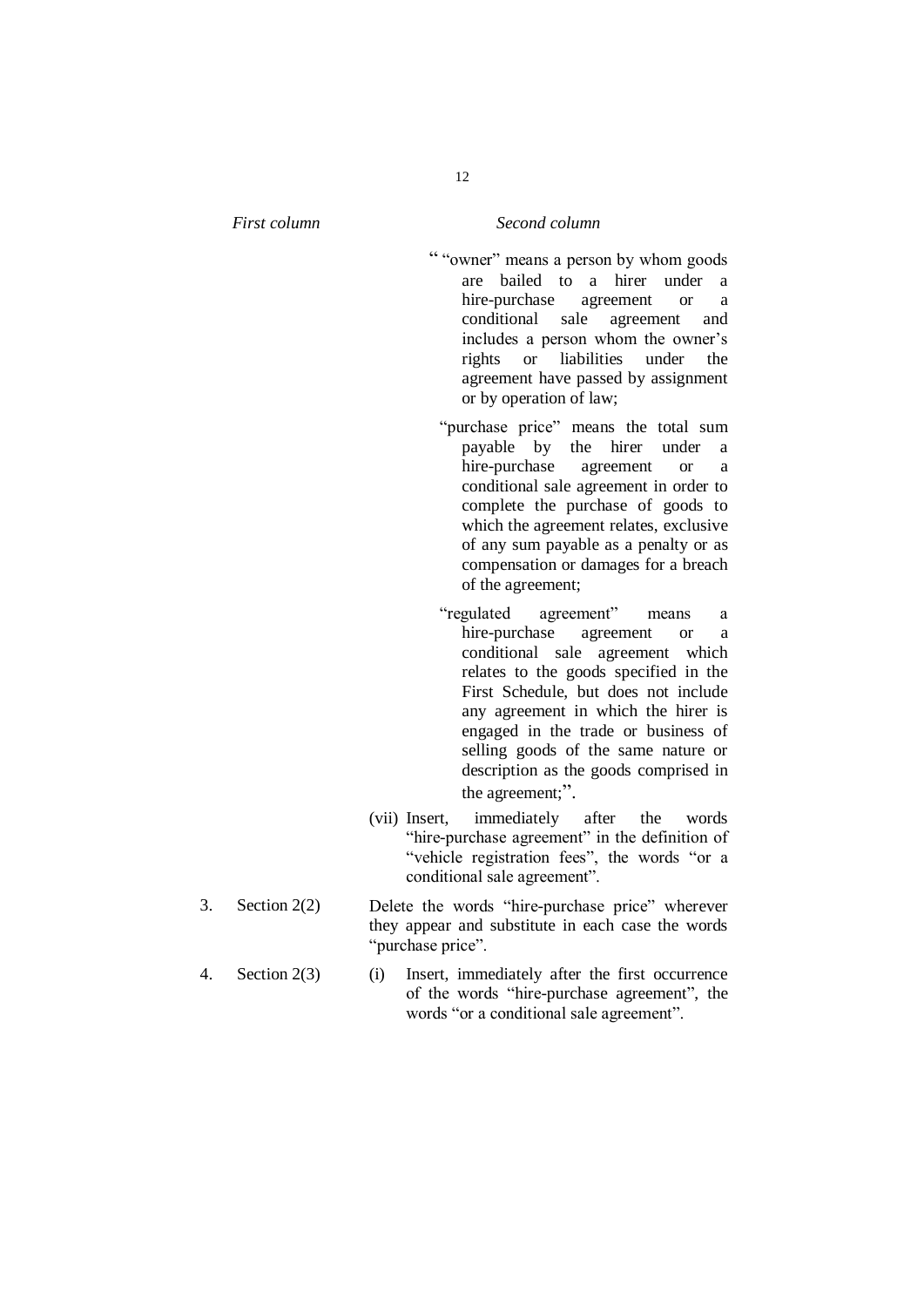|    | First column                                                                                                                                                                                                                                                                                                                                                                                                                                                                                                                                                                 | Second column                                                                                                                                                                              |  |  |  |
|----|------------------------------------------------------------------------------------------------------------------------------------------------------------------------------------------------------------------------------------------------------------------------------------------------------------------------------------------------------------------------------------------------------------------------------------------------------------------------------------------------------------------------------------------------------------------------------|--------------------------------------------------------------------------------------------------------------------------------------------------------------------------------------------|--|--|--|
|    |                                                                                                                                                                                                                                                                                                                                                                                                                                                                                                                                                                              | immediately<br>after<br>(ii)<br>Insert,<br>the<br>second<br>of the words "hire-purchase"<br>occurrence<br>agreement", the words "or a conditional sale<br>agreement, as the case may be,". |  |  |  |
| 5. | Section $2(4)$                                                                                                                                                                                                                                                                                                                                                                                                                                                                                                                                                               | Insert, immediately after the words "hire-purchase<br>agreement", the words "or a conditional sale<br>agreement".                                                                          |  |  |  |
| 6. | Part II                                                                                                                                                                                                                                                                                                                                                                                                                                                                                                                                                                      | Delete the word "HIRE-PURCHASE" in the Part<br>heading and substitute the word "REGULATED".                                                                                                |  |  |  |
| 7. | Sections $3, 4(1)$ ,<br>$5(1)$ and $(2)$ ,<br>$7(1)$ and $(2)$ ,<br>$8(1)$ and $(2)(b)$ ,<br>9, 10(1), 11(1),<br>$(3)$ and $(5)$ ,<br>$11A(1)$ , (2) and<br>$(4)$ , 12, 13(1),<br>$14(1)$ , (2) and<br>(6), 15(1), (2),<br>$(3)$ , $(4)$ and $(6)$ ,<br>$17(1)$ and $(2)$ ,<br>18, 19, 20(2),<br>$(3)$ , $(5)$ and $(6)$ ,<br>21(1), 23(2), 24,<br>$25, 26(2)$ and<br>(4), 27(1), 29(1),<br>$(2)$ and $(3)$ ,<br>$32(1)$ , (4) and<br>(5), 33, 34(a),<br>$35(a)$ , $36(1)$ ,<br>$37(a)$ , 38, 39(1),<br>40, 41(1), 42,<br>43, $44(1)(a)$ ,<br>$47(2)(a)$ and<br>$49(2)(b)$ . | word "hire-purchase" wherever it<br>Delete the<br>appears and substitute in each case the word<br>"regulated".                                                                             |  |  |  |
| 8. | Sections 3, 9,<br>11, 11A, 34 and<br>38                                                                                                                                                                                                                                                                                                                                                                                                                                                                                                                                      | Delete the word "hire-purchase" in the section<br>headings and substitute in each case the word<br>"regulated".                                                                            |  |  |  |

13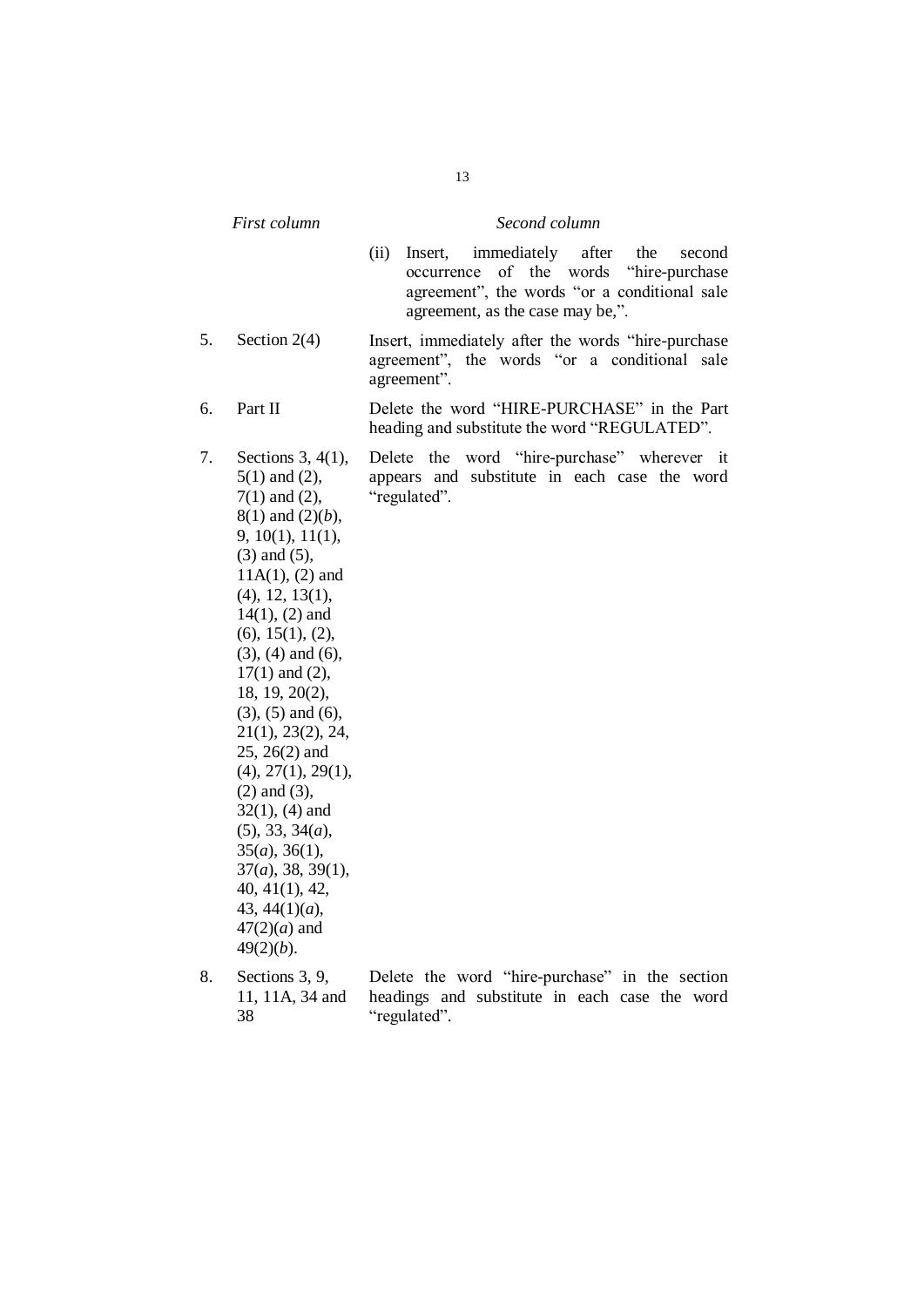| <i>First column</i> | Second column                                                                                  |  |  |
|---------------------|------------------------------------------------------------------------------------------------|--|--|
| 9. Section 5        | Delete the word "Hire-purchase" in the section<br>heading and substitute the word "Regulated". |  |  |
| 10. Part III        | Delete the Part heading and substitute the following                                           |  |  |

Part heading:

#### "PART III

## IMPLIED TERMS".

11. Section 6 Repeal the section and substitute the following sections:

#### "**Implied terms as to title**

**6**.—(1) In every hire-purchase agreement, other than one to which subsection (2) applies, there is —

- (*a*) an implied term on the part of the owner that he will have a right to sell the goods at the time when the property is to pass; and
- (*b*) an implied term that
	- (i) the goods are free, and will remain free until the time when the property is to pass, from any charge or encumbrance not disclosed or known to the hirer; and
	- (ii) the hirer will enjoy quiet possession of the goods except so far as it may be disturbed by any person entitled to the benefit of any charge or encumbrance so disclosed or known.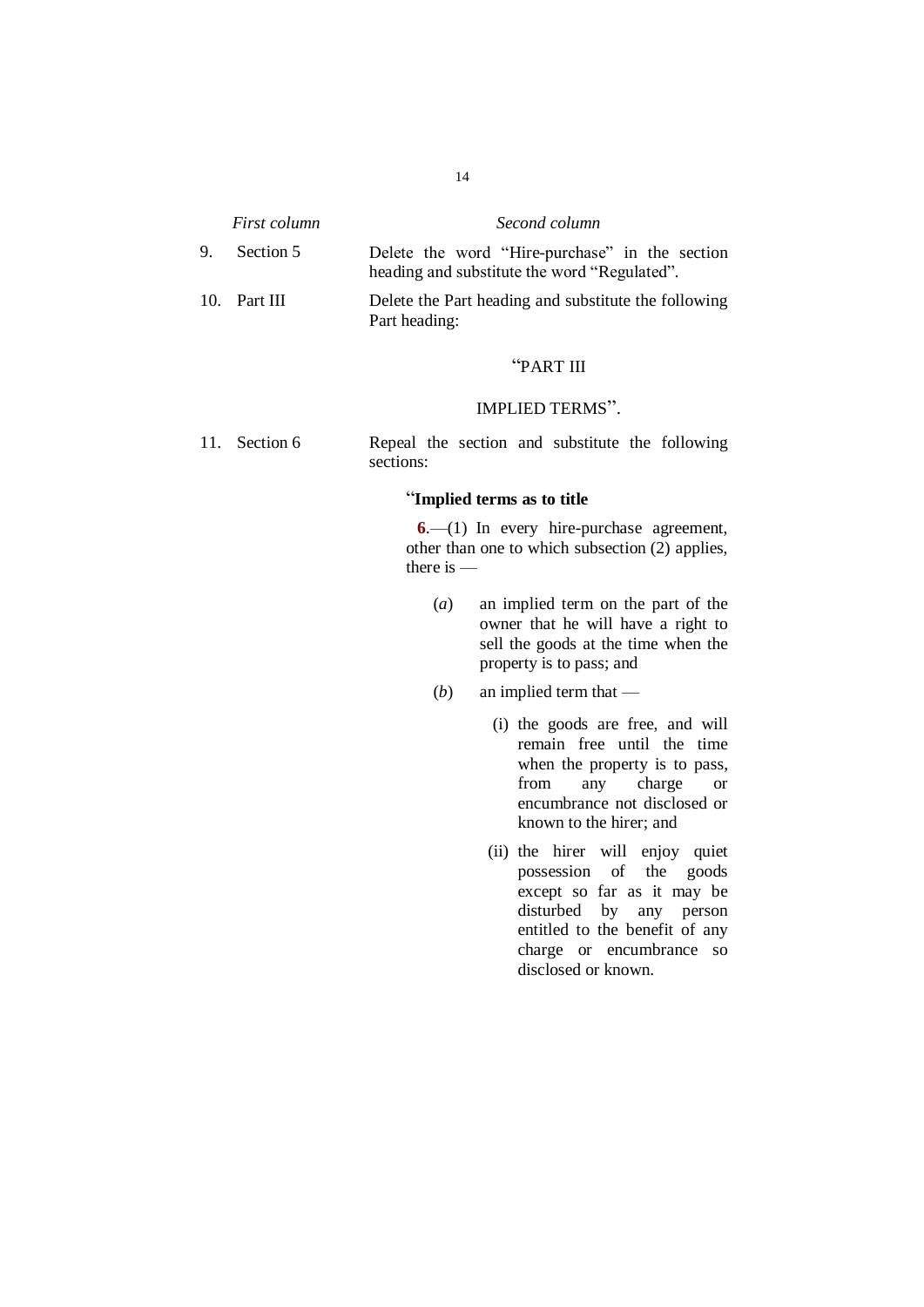(2) In a hire-purchase agreement, in the case of which there appears from the agreement or is to be inferred from the circumstances of the agreement an intention that the owner should transfer only such title as he or a third person may have, there is —

- (*a*) an implied term that all charges or encumbrances known to the owner and not known to the hirer have been disclosed to the hirer before the agreement is made; and
- (*b*) an implied term that neither
	- (i) the owner; nor
	- (ii) in a case where the parties to the agreement intend that any title which may be transferred shall be only such title as a third person may have, that person; nor
	- (iii) anyone claiming through or under the owner or that third person otherwise than under a charge or encumbrance disclosed or known to the hirer, before the agreement is made,

will disturb the quiet possession of the hirer.

(3) The term implied by subsection  $(1)(a)$  is a condition and the terms implied by subsections  $(1)(b)$ ,  $(2)(a)$  and  $(2)(b)$  are warranties.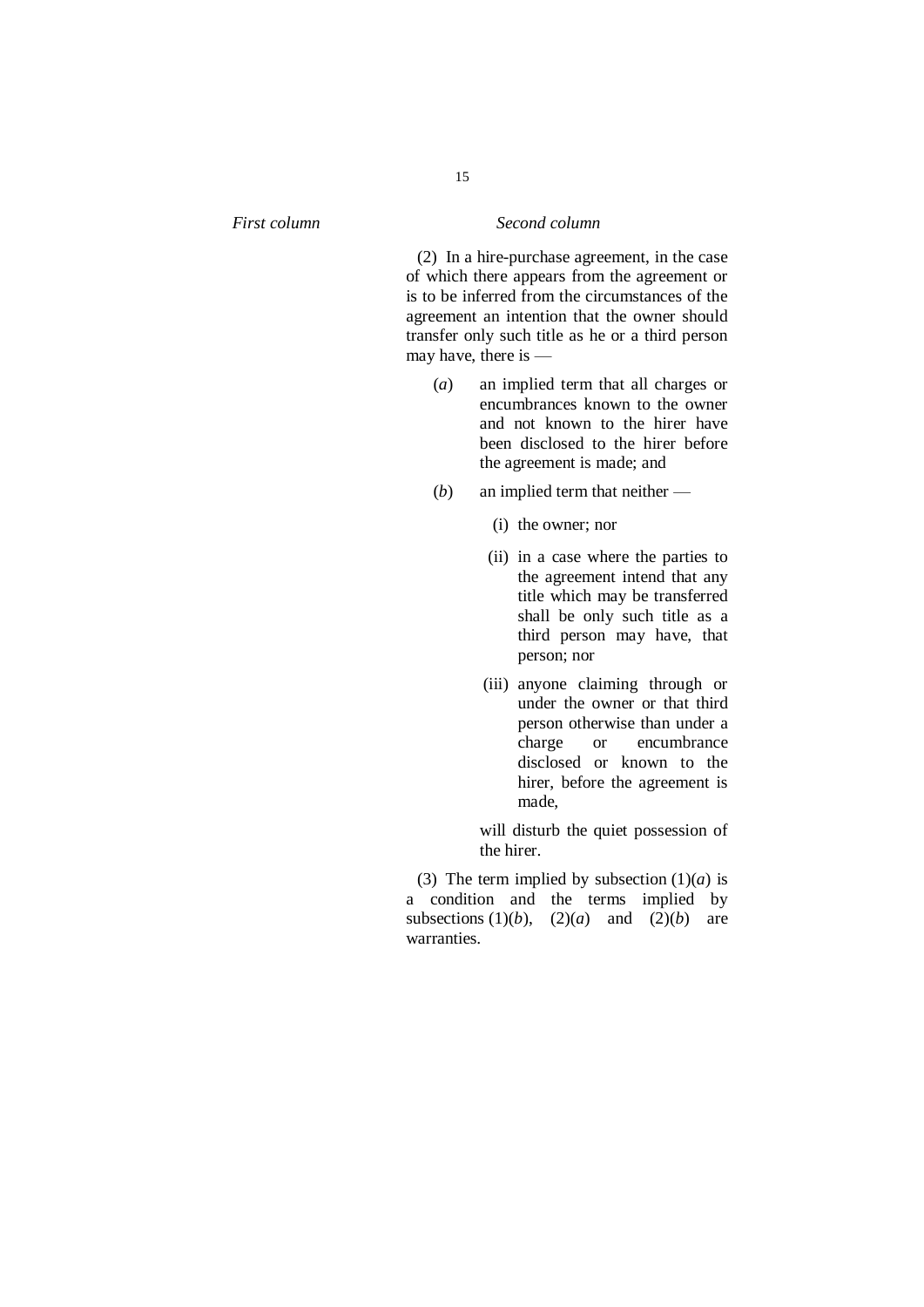#### **Bailing or hiring by description**

**6A**.—(1) Where under a hire-purchase agreement goods are bailed by description, there is an implied term that the goods will correspond with the description, and if under the agreement the goods are bailed by reference to a sample as well as a description, it is not sufficient that the bulk of the goods corresponds with the sample if the goods do not also correspond with the description.

(2) The term implied by subsection (1) is a condition.

(3) Goods shall not be prevented from being bailed by description by reason only that, being exposed for sale or bailment, they are selected by the hirer.

#### **Implied undertakings as to quality or fitness**

**6B**.—(1) Except as provided by this section and section 6C and subject to the provisions of any other written law, there is no implied term as to the quality or fitness for any particular purpose of goods bailed under a hire-purchase agreement.

(2) Where the owner bails goods under a hire-purchase agreement in the course of a business, there is an implied term that the goods supplied under the agreement are of satisfactory quality.

(3) For the purposes of this Part, goods are of satisfactory quality if they meet the standard that a reasonable person would regard as satisfactory, taking account of any description of the goods, the price (if relevant) and all the other relevant circumstances.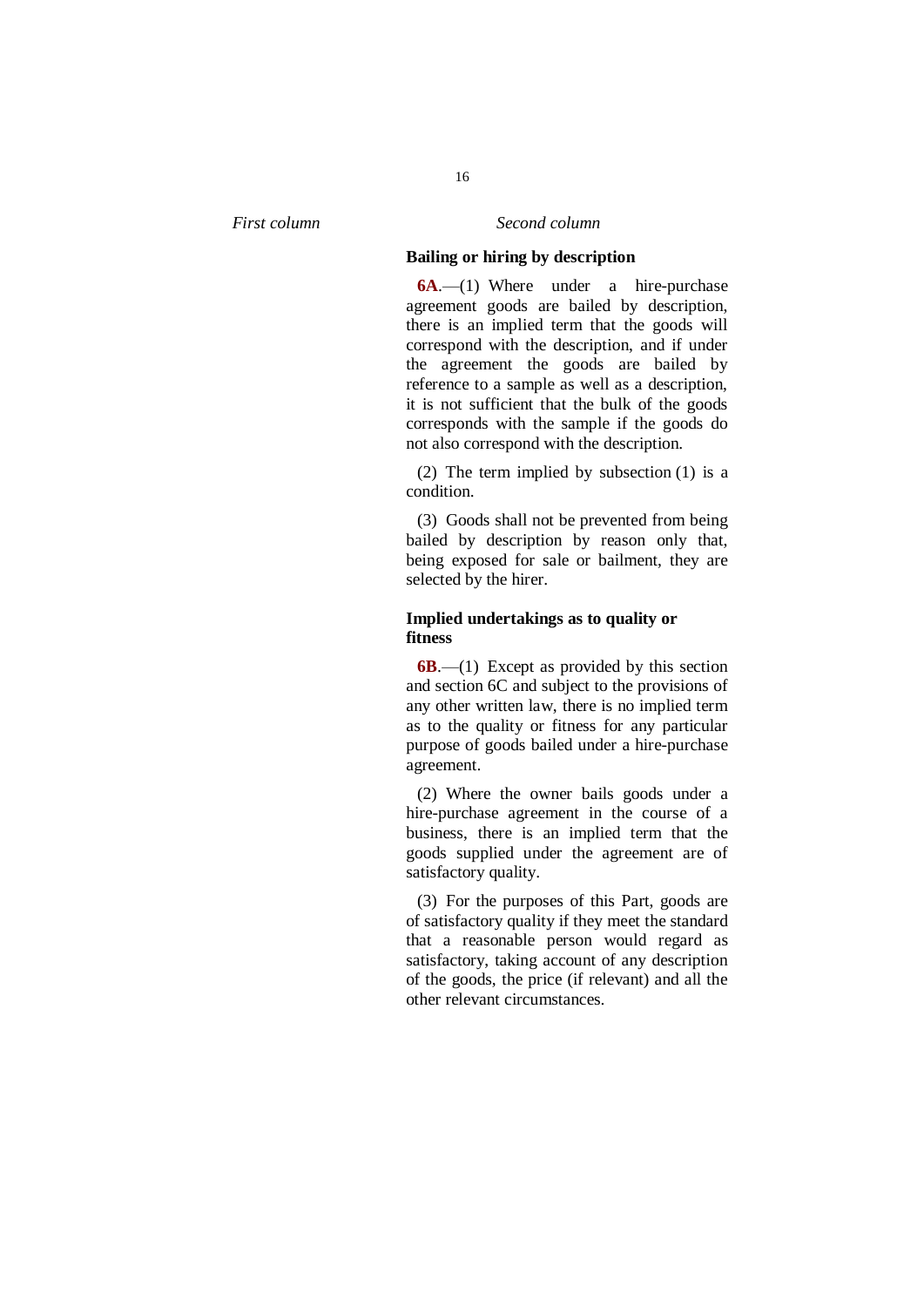(4) For the purposes of this Part, the quality of goods includes their state and condition and the following (among others) are in appropriate cases aspects of the quality of  $g$ oods —

- (*a*) fitness for all the purposes for which goods of the kind in question are commonly supplied;
- (*b*) appearance and finish;
- (*c*) freedom from minor defects;
- (*d*) safety; and
- (*e*) durability.

(5) The term implied by subsection (2) does not extend to any matter making the quality of goods unsatisfactory —

- (*a*) which is specifically drawn to the attention of the hirer before the agreement is made;
- (*b*) where the hirer examines the goods before the agreement is made, which that examination ought to reveal; or
- (*c*) where the goods are bailed by reference to a sample, which would have been apparent on a reasonable examination of the sample.

(6) Where the owner bails goods under a hire-purchase agreement in the course of a business and the hirer, expressly or by implication, makes known —

(*a*) to the owner in the course of negotiations conducted by the owner in relation to the making of the hire-purchase agreement; or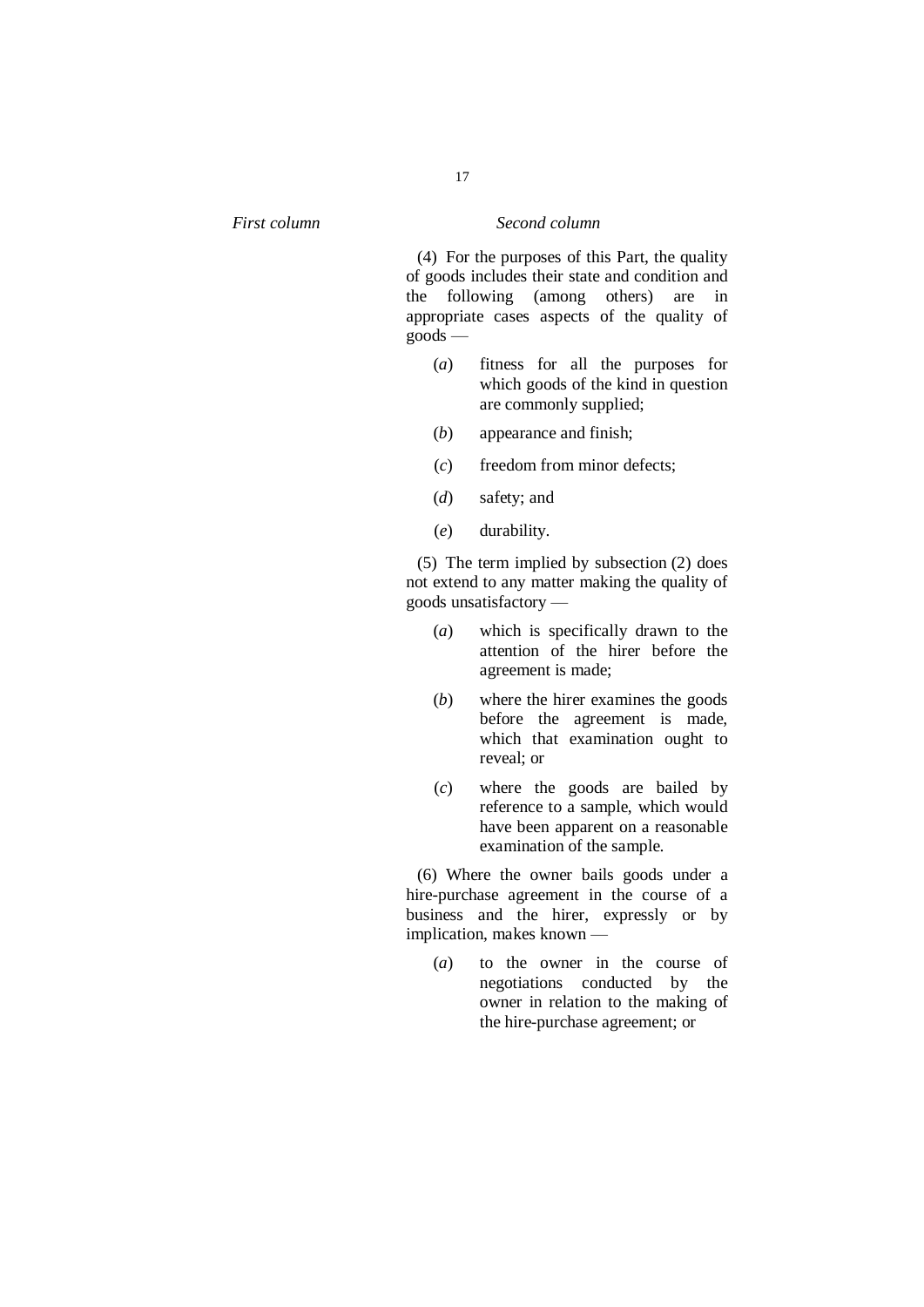(*b*) to a dealer in the course of negotiations conducted by that dealer in relation to goods sold by him to the owner before forming the subject matter of the hirepurchase agreement,

any particular purpose for which the goods are being bailed, there is an implied term that the goods supplied under the agreement are reasonably fit for that purpose, whether or not that is a purpose for which such goods are commonly supplied, except where the circumstances show that the hirer does not rely, or that it is unreasonable for him to rely, on the skill or judgment of the owner or dealer.

(7) An implied condition or warranty as to quality or fitness for a particular purpose may be annexed to a hire-purchase agreement by usage.

(8) Subsections (1) to (7) apply to a hire-purchase agreement made by a person who in the course of a business is acting as agent for the owner as they apply to an agreement made by the owner in the course of a business, except where the owner is not bailing in the course of a business and either the hirer knows that fact or reasonable steps are taken to bring it to the notice of the hirer before the agreement is made.

(9) The terms implied by subsections (2) and (6) are conditions.

#### **Samples**

**6C**.—(1) Where under a hire-purchase agreement goods are bailed by reference to a sample, there is an implied term —

(*a*) that the bulk will correspond with the sample in quality;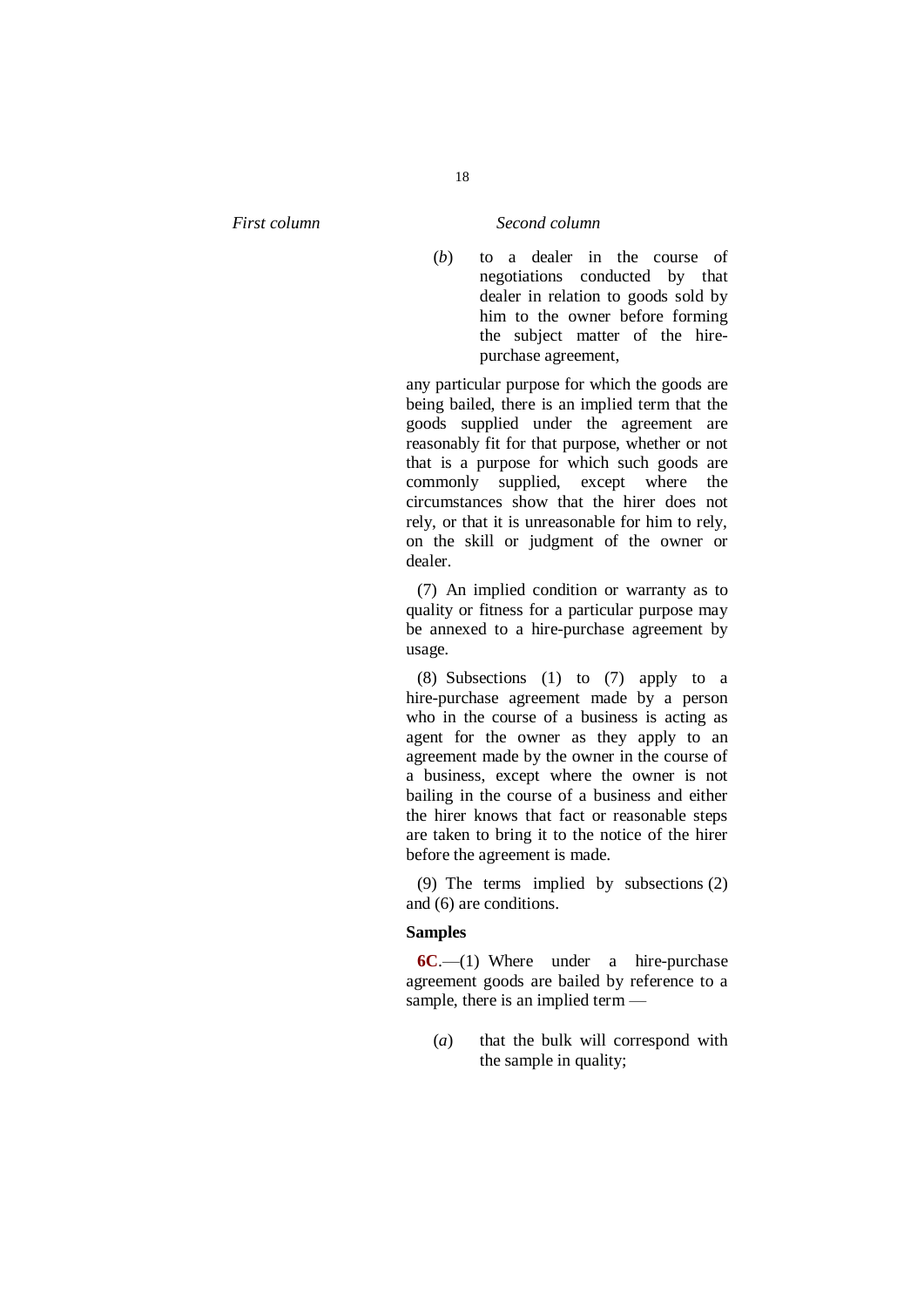- (*b*) that the hirer will have a reasonable opportunity of comparing the bulk with the sample; and
- (*c*) that the goods will be free from any defect, making their quality unsatisfactory, which would not be apparent on reasonable examination of the sample.

(2) The term implied by subsection (1) is a condition.

#### **Modification of remedies for breach of statutory condition in non-consumer cases**

**6D**.—(1) Where in the case of a hire purchase agreement —

- (*a*) the hirer would, apart from this subsection, have the right to reject them by reason of a breach on the part of the owner of a term implied by section 6A, 6B or  $6C(1)(a)$  or (*c*); but
- (*b*) the breach is so slight that it would be unreasonable for him to reject them,

then, if the hirer does not deal as consumer, the breach is not to be treated as a breach of condition but may be treated as a breach of warranty.

(2) This section applies unless a contrary intention appears in, or is to be implied from, the agreement.

(3) It is for the owner to show —

- (*a*) that a breach fell within subsection  $(1)(b)$ ; and
- (*b*) that the hirer did not deal as consumer.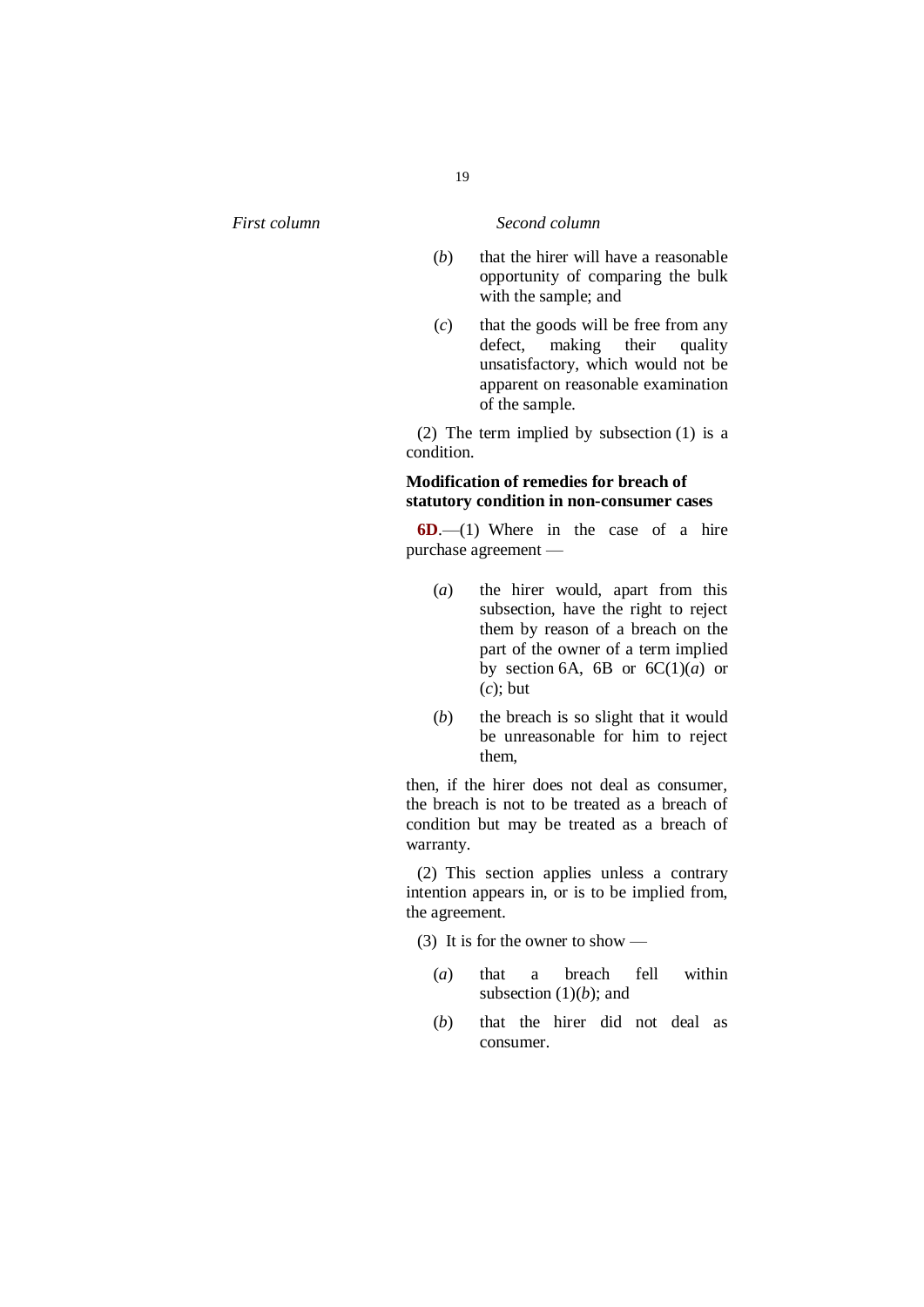#### **Exclusion of implied terms**

**6E.** An express term does not negative a term implied by this Part unless inconsistent with it.

#### **Special provisions as to conditional sale agreements**

**6F**.—(1) Section 11(3) of the Sale of Goods Act (Cap. 393) (whereby in certain circumstances a breach of a condition in a contract of sale is treated only as a breach of warranty) shall not apply to a conditional sale agreement where the buyer deals as consumer.

(2) A breach of a condition (whether express or implied) to be fulfilled by the seller under any such agreement shall be treated as a breach of warranty, and not as grounds for rejecting the goods and treating the agreement as repudiated, if (but only if) it would have fallen to be so treated had the condition been contained or implied in a corresponding hire-purchase agreement as a condition to be fulfilled by the owner.

(3) In subsection (2), "corresponding hire-purchase agreement" means a hirepurchase agreement relating to the same goods as the conditional sale agreement and made between the same parties and at the same time and in the same circumstances and, as nearly as may be, in the same terms as the conditional sale agreement.

#### **Interpretation of this Part**

**6G.** In this Part —

(*a*) "business" has the same meaning as in the Sale of Goods Act (Cap. 393);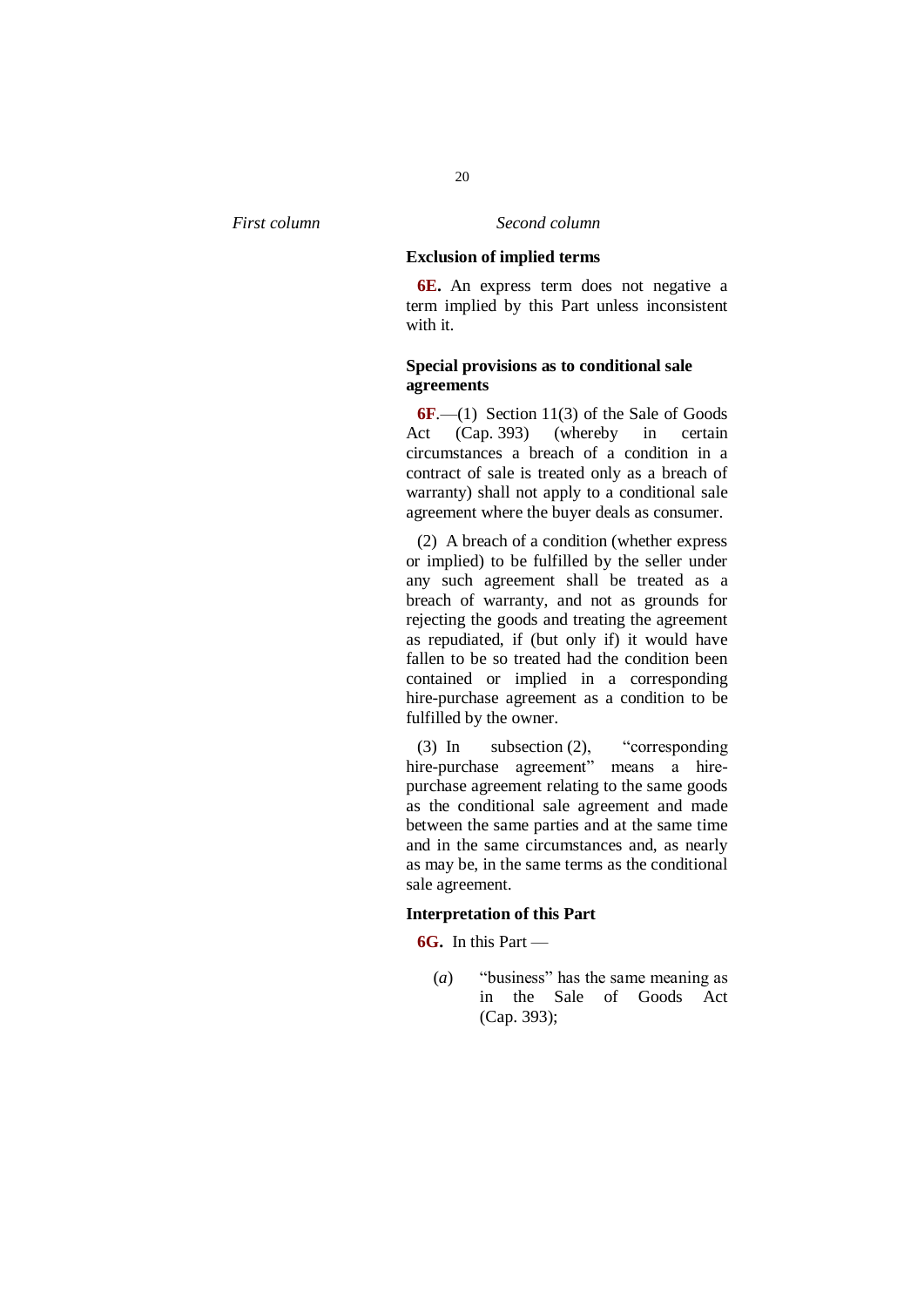| First column   |                       | Second column                                                                                                                                  |
|----------------|-----------------------|------------------------------------------------------------------------------------------------------------------------------------------------|
|                |                       | (b)<br>references to dealing as consumer<br>are to be construed in accordance<br>with Part I of the Unfair Contract<br>Terms Act (Cap. 396).". |
| 12.            | Part IV               | Delete the Part heading and insert, immediately<br>after section 6G, the following Part heading:                                               |
|                |                       | "PART IV                                                                                                                                       |
|                |                       | <b>HIRERS</b>                                                                                                                                  |
|                |                       | Statutory rights of hirers".                                                                                                                   |
| 13.            | Section $22(2)(a)$    | Delete the words "hire-purchase agreement"<br>(i)<br>substitute the<br>and<br>words<br>"regulated"<br>agreement".                              |
|                |                       | Delete the words "hire-purchase debt" and<br>(ii)<br>substitute the words "debt under the regulated<br>agreement".                             |
| 14. Section 32 |                       | Delete the words "hire-purchase" in the section<br>heading and substitute the word "regulated<br>agreement"                                    |
| 15.            | <b>First Schedule</b> | Delete the Schedule heading and substitute the<br>following Schedule heading:                                                                  |
|                |                       | "LIST OF GOODS RELATING TO<br><b>DEFINITION OF "REGULATED</b>                                                                                  |

AGREEMENT" ".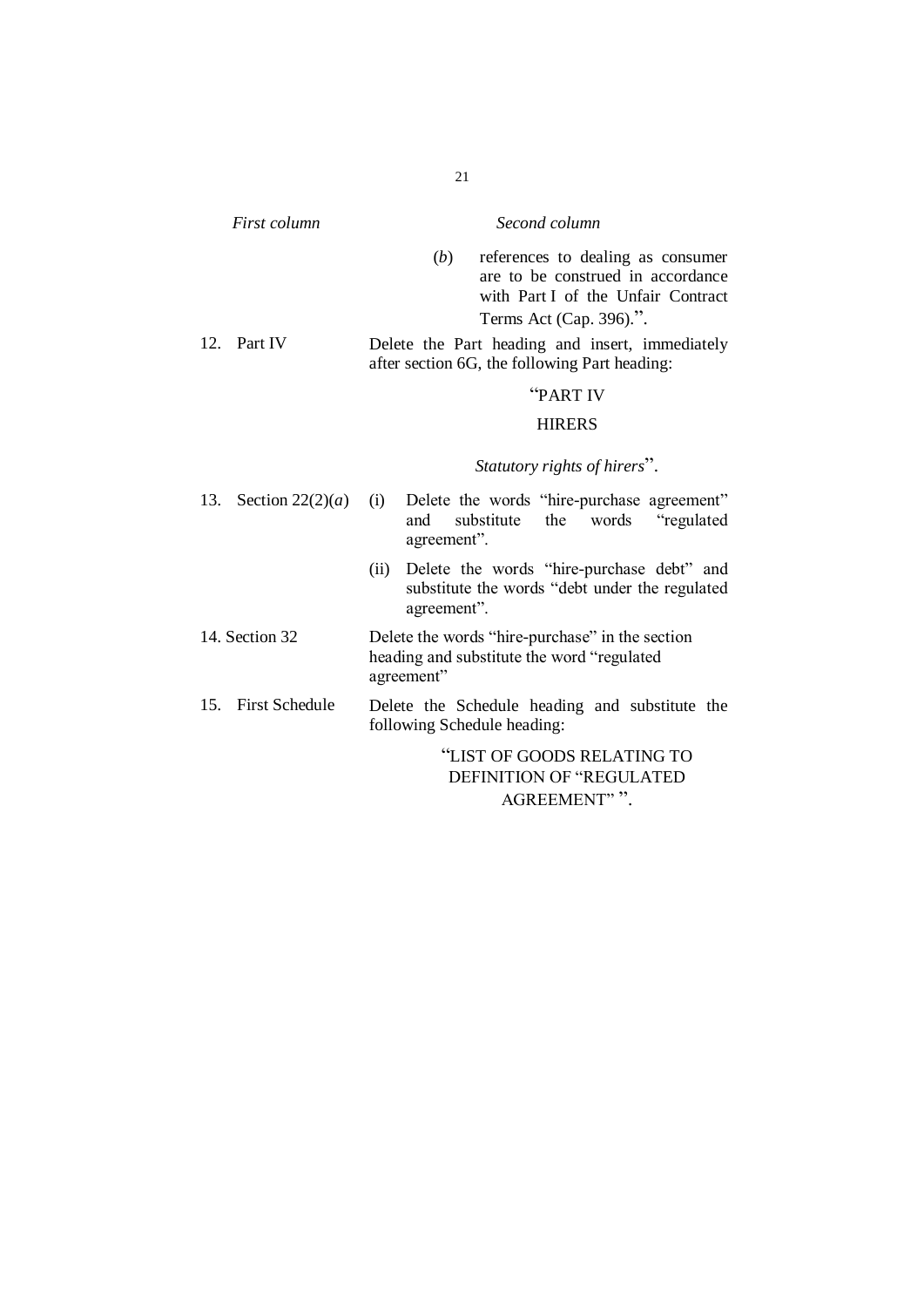## SECOND SCHEDULE

Section 10

## RELATED AMENDMENTS TO ROAD TRAFFIC ACT

|    | First column                                                                                                                         | Second column                                                                                                                                                                                                    |  |  |  |  |
|----|--------------------------------------------------------------------------------------------------------------------------------------|------------------------------------------------------------------------------------------------------------------------------------------------------------------------------------------------------------------|--|--|--|--|
| 1. | Section $2(1)$                                                                                                                       | immediately after the definition<br>Insert,<br>of<br>"Registrar", the following definition:                                                                                                                      |  |  |  |  |
|    |                                                                                                                                      | "replacement vehicle" means a vehicle to<br>which a permit issued under section 10A for<br>another<br>vehicle<br>has<br>been transferred<br>rules<br>made<br>under<br>to<br>pursuant<br>section $10A(4)(ha)$ ;". |  |  |  |  |
| 2. | Insert, immediately after the word "issued" in<br>(i)<br>paragraphs $(c)$ , $(e)$ , $(g)$ and $(k)$ , the words "or<br>transferred". |                                                                                                                                                                                                                  |  |  |  |  |
|    |                                                                                                                                      | Insert, immediately after the word "issue" in<br>(ii)<br>paragraphs $(f)$ and $(g)$ , the words "or transfer".                                                                                                   |  |  |  |  |
|    |                                                                                                                                      | (iii) Delete paragraph $(h)$ and substitute<br>the<br>following paragraphs:                                                                                                                                      |  |  |  |  |
|    |                                                                                                                                      | $\lq(n)$<br>provide for the transfer of permits<br>under this section at any time prior<br>to the registration of a vehicle<br>authorised by the permit;                                                         |  |  |  |  |
|    |                                                                                                                                      | provide for the transfer of permits<br>(ha)<br>under this section to facilitate the<br>replacement of defective vehicles;".                                                                                      |  |  |  |  |
| 3. | Section 11                                                                                                                           | immediately after subsection (7),<br>Insert,<br>the<br>following subsection:                                                                                                                                     |  |  |  |  |

"(7A) In respect of a replacement vehicle —

(*a*) the tax chargeable under subsection  $(1)(a)$  shall apply as if the replacement vehicle had been first registered under this Act on the same date as the defective vehicle which it replaced; and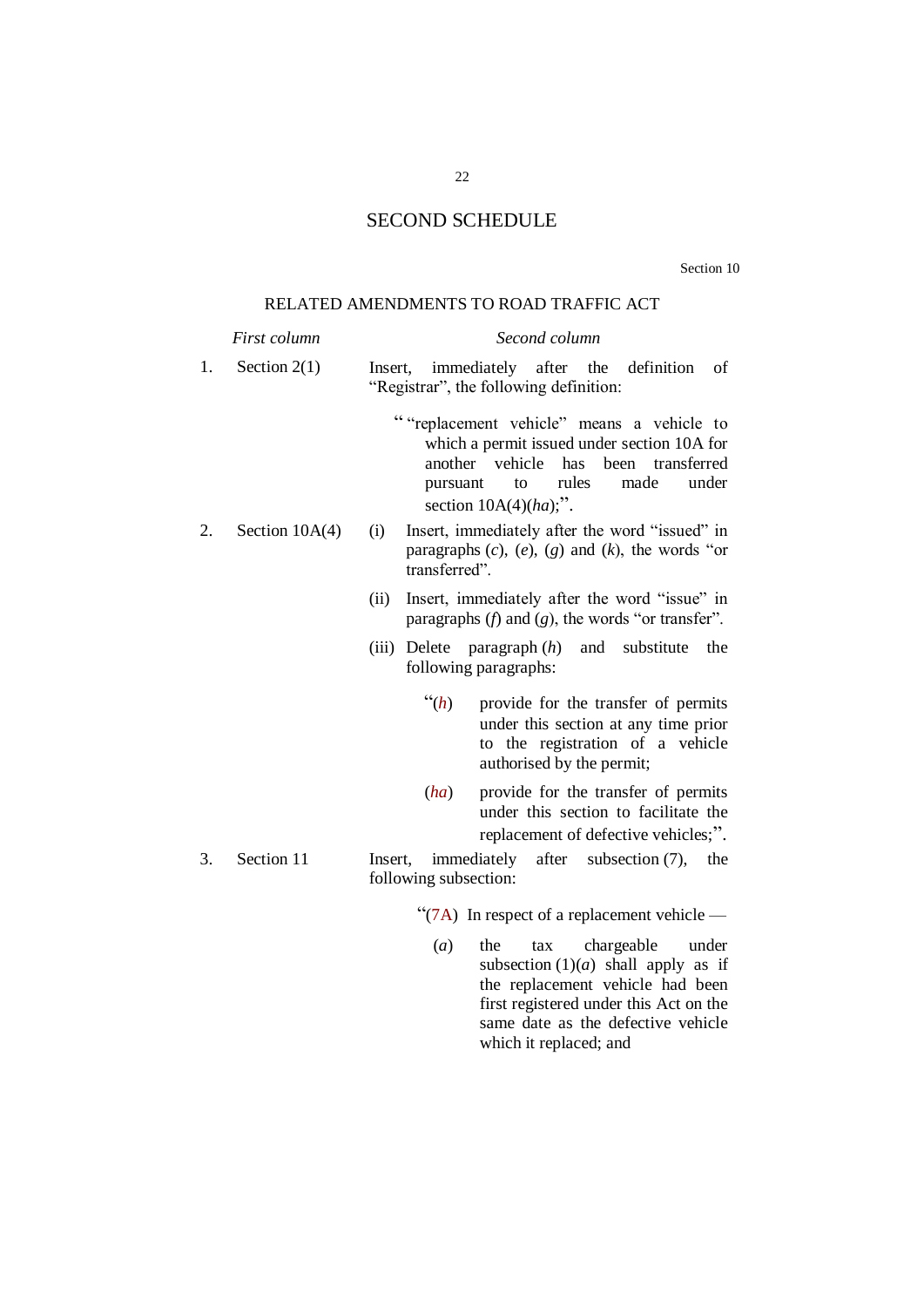| First column |                 | Second column                                                                            |                        |                                                                                                                                                                                                                                                       |
|--------------|-----------------|------------------------------------------------------------------------------------------|------------------------|-------------------------------------------------------------------------------------------------------------------------------------------------------------------------------------------------------------------------------------------------------|
|              |                 |                                                                                          | (b)                    | tax chargeable under<br>the<br>subsection $(1)(b)$ shall apply as if<br>the replacement vehicle had been<br>used or kept on any road in<br>Singapore since that same date.".                                                                          |
| 4.           | Section $19(2)$ |                                                                                          |                        | Insert, immediately after the words "general<br>licences", the words "and provisions as to the<br>transfer of licences to replacement vehicles".                                                                                                      |
| 5.           | Section $23(2)$ | Delete the word "The" and substitute the words<br>"Except as otherwise prescribed, the". |                        |                                                                                                                                                                                                                                                       |
| 6.           | Section $34(1)$ | (i)                                                                                      | paragraph $(q)$ .      | Delete the word "; and" at the end of                                                                                                                                                                                                                 |
|              |                 | (ii)                                                                                     | paragraph:             | Delete the full-stop at the end of paragraph $(r)$<br>and substitute the word "; and", and insert,<br>immediately thereafter the<br>following                                                                                                         |
|              |                 |                                                                                          | $\mathfrak{c}_s$ $(s)$ | to regulate the registration and<br>licensing of a replacement vehicle,<br>and to deem the date of registration<br>of the replacement vehicle to be the<br>same as that of the vehicle which it<br>replaced for any of the purposes of<br>this Act.". |

## EXPLANATORY STATEMENT

This Bill seeks to amend the Consumer Protection (Fair Trading) Act (Cap. 52A) to give consumers additional rights in respect of goods that do not conform to applicable contracts, and to make related amendments to the Hire-Purchase Act (Cap. 125) and the Road Traffic Act (Cap. 276).

Clause 1 relates to the short title and commencement.

Clause 2 relates to the amendment of the long title to the Consumer Protection (Fair Trading) Act.

Clause 3 inserts a Part heading immediately after the long title to designate sections 1 and 2 as Part I of the Act relating to "Preliminary".

23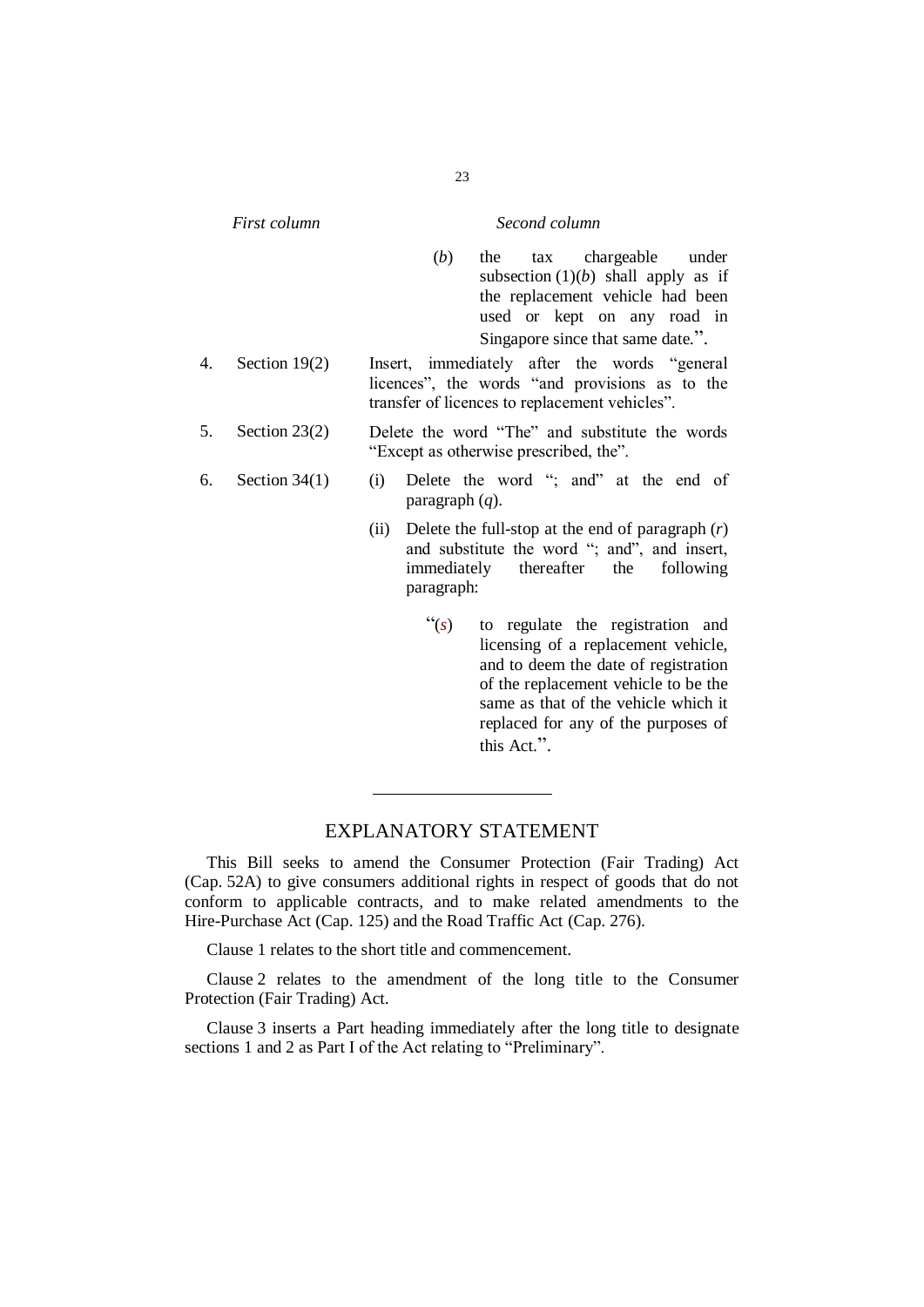Clause 4 inserts a Part heading immediately after section 2 to designate sections 3 to 12 as Part II of the Act relating to "Unfair Practices".

Clause 5 replaces the references to "Act" in section 3 and its section heading with references to "Part".

Clause 6 inserts Part III relating to additional consumer rights in respect of non-conforming goods. Where goods fail to conform to an applicable contract at the time of delivery, the transferee (dealing as a consumer) has the right to require the transferor to repair or replace the goods within a reasonable time and without causing significant inconvenience to the consumer. If repair or replacement is impossible or disproportionate, or if the transferor fails to repair or replace the goods within a reasonable time and without significant inconvenience to the consumer, then the consumer may require the transferor to reduce the amount to be paid for transfer of the goods by an appropriate amount, or rescind the contract.

Section 12A of Part III relates to the interpretation of Part III. It defines "applicable contracts" as contracts of sale of goods, contracts for the transfer of goods and hire-purchase agreements. The terms "contract of sale of goods", "contract for the transfer of goods", "hire-purchase agreement", "delivery", "goods", "transferee" and "transferor" are defined with reference to their meanings in the Sale of Goods Act (Cap. 393), the Supply of Goods Act (Cap. 394) or the Hire-Purchase Act (Cap. 125), as appropriate. The term "repair" is defined as to bring goods into conformity with contract. References to dealing as a consumer are to be construed in accordance with Part I of the Unfair Contract Terms Act (Cap. 396) and it is for the transferor claiming that the transferee does not deal as consumer to show that he does not. Subsection (4) provides that goods do not conform to the various applicable contracts if there is a breach of an express term of the contract or specified terms implied by the relevant Acts. Subsection (5) provides that certain provisions (relating specifically to unfair practices) in the Consumer Protection (Fair Trading) Act do not apply to Part III.

Section 12B of Part III provides that Part III applies if the transferee deals as a consumer and the goods do not conform to the applicable contract at the time of delivery. Part III will only apply to contracts made on or after the date of commencement of clause 6 of this Bill. Subsection (2) provides for the consumer's right to require repair, replacement, reduction of the purchase price or rescission. Subsection (3) imposes a rebuttable presumption that goods which do not conform to the applicable contract within 6 months of the date of delivery of the goods already did not so conform at the time of delivery. The presumption is rebuttable if it is established that the goods did conform at the time of delivery or if the presumption is incompatible with the nature of the goods or the nature of the lack of conformity.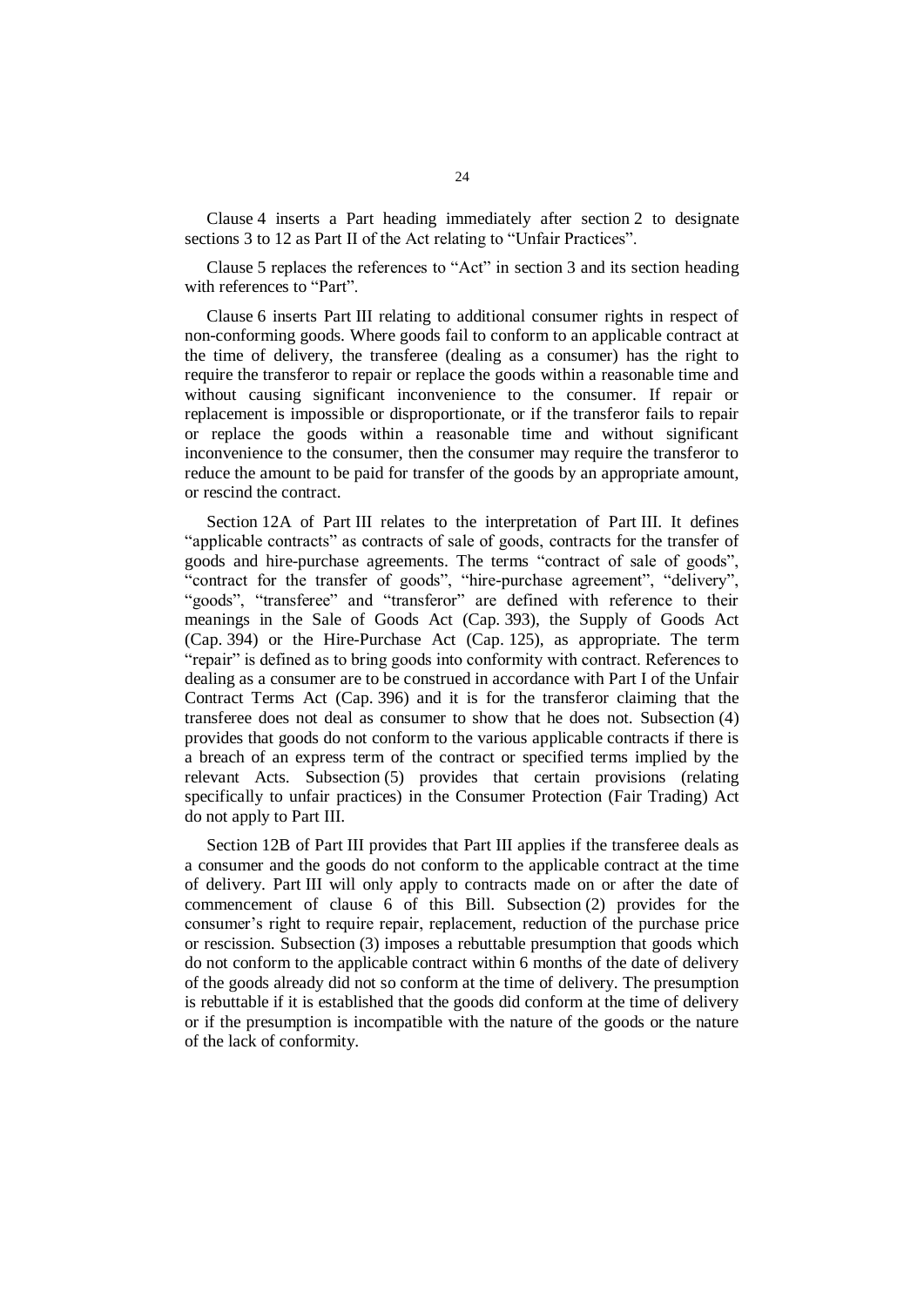Section 12C of Part III relates to the consumer's right to require repair or replacement of the goods. The transferor must repair the goods within reasonable time and without causing significant inconvenience to the consumer, and must bear any necessary costs incurred in doing so, unless the remedies are impossible or disproportionate. Subsection (4) provides the considerations to be taken into account in determining whether a remedy is disproportionate. Subsection (5) provides that the question as to what is a reasonable time or significant inconvenience is to be determined by reference to the nature of the goods and the purpose for which the goods were acquired.

Section 12D of Part III provides that the consumer may require a reduction of the amount paid for the transfer of the goods (that is, in the case of a contract of sale, the purchase price) or rescind the contract only if repair or replacement is impossible or disproportionate, or if the transferor fails to repair or replace the goods within a reasonable time and without significant inconvenience to the consumer. Subsection (3) provides that the reimbursement of a consumer who rescinds the contract may be reduced to take account of the use that he has had of the goods since their delivery.

Section 12E of Part III requires the consumer to give the transferor a reasonable time to repair or replace the goods as required before seeking an alternative remedy.

Section 12F of Part III sets out the powers of the court in relation to the rights of the consumer under Part III. Subsection (7) clarifies that, subject to the jurisdiction of the Small Claims Tribunals (SCT) under section 5 of the Small Claims Tribunals Act (Cap. 308), the powers of the SCT to act under this section are in addition to its powers under that Act.

Clause 7 inserts a Part heading immediately after section 12F to designate sections 13 to 20 as Part IV of the Act relating to "General".

Clause 8 amends the First Schedule to the principal Act by substituting the Schedule heading to make it clear that the First Schedule only relates to consumer transactions and not Part III of the principal Act.

Clause 9 makes related amendments to the Hire-Purchase Act, as set out in the First Schedule to this Bill —

- (*a*) to align the implied terms under the Hire-Purchase Act with those under the Sale of Goods Act and the Supply of Goods Act, so far as appropriate; and
- (*b*) to allow the new implied terms to apply to all hire-purchase agreements, without the limitations in the First Schedule to the Hire-Purchase Act which apply to the rest of the Act.

Clause 10 makes related amendments to the Road Traffic Act, as set out in the Second Schedule to this Bill, to facilitate the replacement of defective motor vehicles pursuant to the rights under the new Part III of the Consumer Protection